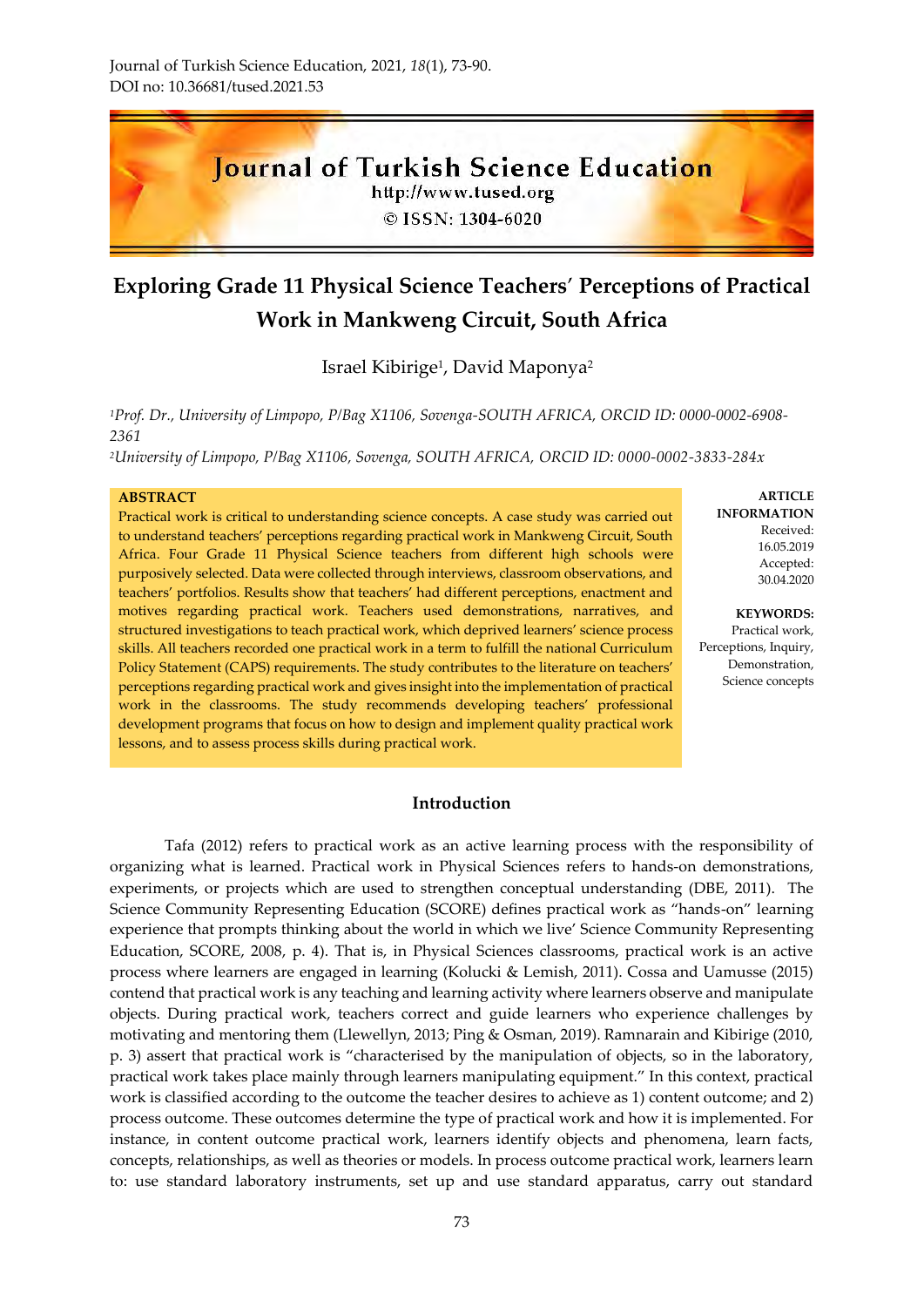procedures, plan investigations, process data, use data to support conclusions, and communicate the results. This implies that participation in practical work is based on apprenticeship (Anyanwu, 2013), and may take the form of demonstrations (Pekmenz et al., 2005). Practical work is widely accepted as an important component in the teaching and learning of science concepts (Toplis & Allen, 2012). Quality practical work enhances students' interest in science and develops a range of skills, science knowledge, and conceptual understanding (Science Community Representing Education, SCORE, 2008). Despite the importance of practical work, teachers' perceptions differ significantly on how to teach science concepts (Abrahams, 2007; Parkinson, 2004).

Science concepts are the building blocks for theory (Watt & van de Berg, 1995) and frameworks that provide a basis for understanding science (Anderson & Krathwohl, 2001). Scientific concepts consist of three parts: a label, a theoretical definition, and an operational definition. These concepts must be interrelated to form a theory. Labels facilitate communication in science, theoretical definitions express the meanings one attaches to concepts, while operational definitions can be measured in practical work (Watt & van de Berg, 1995). Learners' experiences during practical work build their science understanding (Science Community Representing Education, SCORE, 2008). For learners to acquire new science concepts, they must play an active role (Atwater et al. 2014) to produce the best results (Godwin et al., 2015). Thus, teaching science concepts is important in science education (Utete & Ilukena, 2019). Teaching concepts involves engaging learners in practical work dealing with various concepts. Learners should have practical experiences with concepts to build their understanding of science (Science Community Representing Education, SCORE, 2008). Godwin et al. (2015) have shown that learners' science concepts are enhanced when teachers' roles include practical work.

Bruner (1996) emphasizes the teachers' role of scaffolding in the process of teaching and learning. Bruner's theory is premised on the constructionist theory that individuals construct their own understanding of reality (Oxford, 1997). During practical work, the teacher's role changes from the transmission to facilitation and scaffolding learners. Learners ask questions to know more about the subject. They look for details from the internet (Deore, 2012), books (Ward et al., 2005), and experts (Harlen, 2006), as well as perform experiments (Wei & Li, 2017) that investigate specific phenomena. Participation in practical work can develop learners' scientific thinking and improve their practical skills. Even though practical work has much potential in improving learners' conceptualisation of science concepts, many teachers do not engage learners in practical work due to their naïve perceptions of practical work. Teachers believe that practical work is reflected in their classroom practices (Mudau & Tabane, 2015). As a result, many teachers think that what they do in class is practical work, but they do not engage learners in practical work as stipulated in the Curriculum Policy Statements (CAPS) (Kibirige & Tsamago, 2013) and if they do, it is as a "cookbook" type (Sani, 2014), which do not improve learners' understanding of science concepts. Onwu and Kyle (2011) noted that in many cases, science teaching seems to emphasize memorisation, which has no application to learners' day-to-day experiences. In a few instances, teachers assist learners to understand science concepts by using demonstrations.

During demonstrations, the teacher is the main actor, while learners observe with the intent to act later. The teacher displays how to do the activity and explains the whole process step-by-step (Ameh et al., 2007; Mundi, 2006). The teacher guides the learners to observe experimental processes to relate theoretical knowledge with practical work (Tytler, 2007). Demonstrations are advantageous because they save time; facilitate material economy; motivate lesson delivery; provide feedback; and give learners a real-life situation of using materials (Abrahams, 2009; Olaitan, 1984). Despite the importance of demonstrations, teachers and learners do not link inquiry to practical work.

Inquiry and practical work are related, though they are different because inquiry includes a critical analysis of secondary sources such as media, books, journals, and electronic databases (Kibirige & Ramnarain, 2010). According to Rönnebeck et al., (2016), inquiry involves two steps 1) conceptualisation, and 2) operationalisation. Conceptualisation includes identifying research questions, searching for information, formulating hypotheses, generating predictions, planning, designing and carrying out investigations. Operationalisation, includes definition, instructions/ intervention, and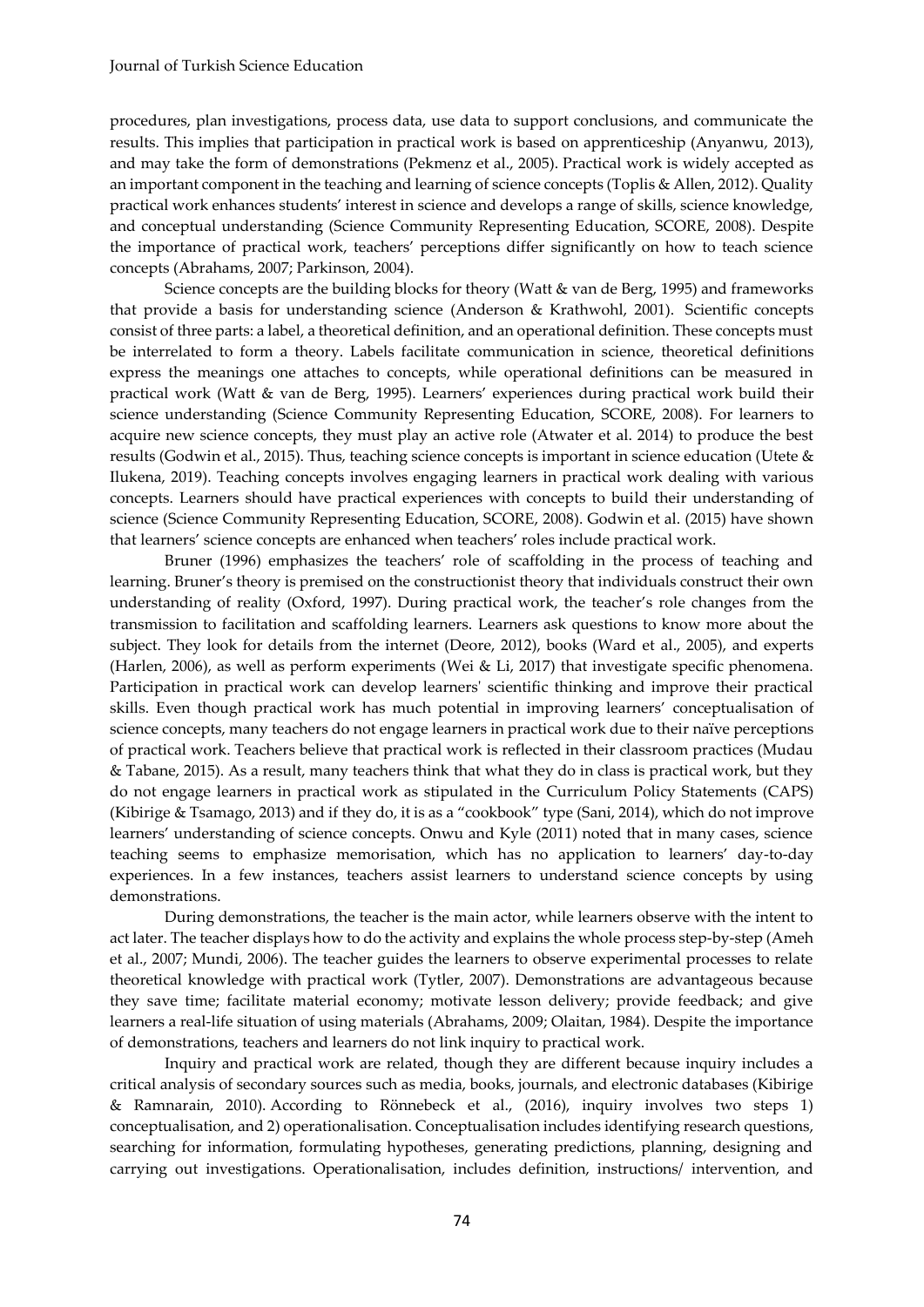assessment (Fadzil & Saat, 2019; Rönnebeck et al., 2016). Although inquiry is critical to understanding science concepts and one of the goals for teaching science in the South African Curriculum Assessment Policy (CAPS) (Department of Education, DBE, 2011), teachers have pedagogical challenges to enact inquiry in the classroom with limited resources (Flick & Lederman, 2006; Fitzgerald et al., 2019). Within the confinement of the challenges, teachers' perceptions guide the nature of practical work in the classroom.

Perceptions are defined as an individual's comprehension of the environment (Johnson, 1994). Diefendorff and Richard (2003) define perception as an individual's opinion and understanding of the stimuli. At the societal level, teachers' perceptions are guided by the contexts in which they operate at a specific point in time (Swain et al., 1999). At a personal level, the teachers' perceptions of practical work determine learners' activities in class. Whatever the teacher does in the classroom is guided by personal perceptions. The teacher, therefore, can only act in class within the range of the perceptions regarding a phenomenon (Kenneth, 2020). If a teacher perceives practical work as a means of improving knowledge and skills, science process experiments will be emphasized (Aladejana & Aderibigbe, 2007; Swain et al., 1999, Watts, 2013). Several studies have investigated teachers' perceptions of different aspects of education. For instance, teachers' perceptions: on mobile technology usage in the United States of America (USA) (Christensen & Knezek, 2018; Parsons et.al., 2019; Thomas et al., 2013); in Northern Cyprus (Ozdamli & Uzunboylu, 2015); in Korea (Leem & Sung, 2019); in Tanzania (Msuya, 2015); and in the United Kingdom (Whyley, 2018). In a different study, Shady et al. (2013) investigated teachers' perceptions of inclusive education in the USA. A study by Kousloglou and Syrpi (2018) focused on teachers' perceptions regarding Information Communication Technology (ICT) in Greece, in Korea (Kim & Kim, 2017; Nikolopoulou & Kousloglou, 2019), and in Belgium, Montrieux et al. (2014) focused on the use of tablet devices. In Turkey, Bozkurt and Ercan (2016) studied teachers' perceptions and competencies regarding Science, Technology, Engineering, and Mathematics (STEM) education, and Joebagio and Akhyar (2018) dealt with digital teaching material development, while in Lebanon, El Takach and Yacoubian (2020) investigated science students' and teachers' perceptions of scientists.

In South Africa, Thobela and Mtapuri (2014) studied teachers' perceptions concerning Integrated Quality Management Systems (IQMS). Ramnarain (2014) examined teachers' perceptions of inquiry-based learning which includes an aspect of practical work, while Petrus (2018) studied factors that may contribute to poor performance in physical sciences. Apart from these studies, there are no other studies about teachers' perceptions regarding practical work in South African schools. Thus, there is scanty literature on teachers' perceptions regarding practical work, and this study contributes to filling that gap. Therefore, the purpose of the study was to explore teachers' perceptions of practical work in teaching physical sciences in one context in South Africa. The study sought to answer the following questions: 1) What are Grade 11 Physical Science teachers' perceptions regarding practical work in Mankweng Circuit? 2) How do Grade 11 Physical Sciences teachers conduct practical work? 3) What factors motivate or demotivate Grade 11 Physical Sciences teachers to perform practical work?

#### **Methods**

A qualitative approach that strives to capture phenomena as experienced by the participants (Creswell, 2013) was carried out because the teachers' experiences and enactment of practical work are important in enhancing science concepts (McMillan & Schumacher, 2014).

#### **Research Design**

The study used a case study design (Yin, 2014) because the researchers wanted to investigate teachers' perceptions regarding practical work. Using a case study design, the researchers collected vast amounts of data (Salkind, 2003) from multiple sources of evidence (May, 2011).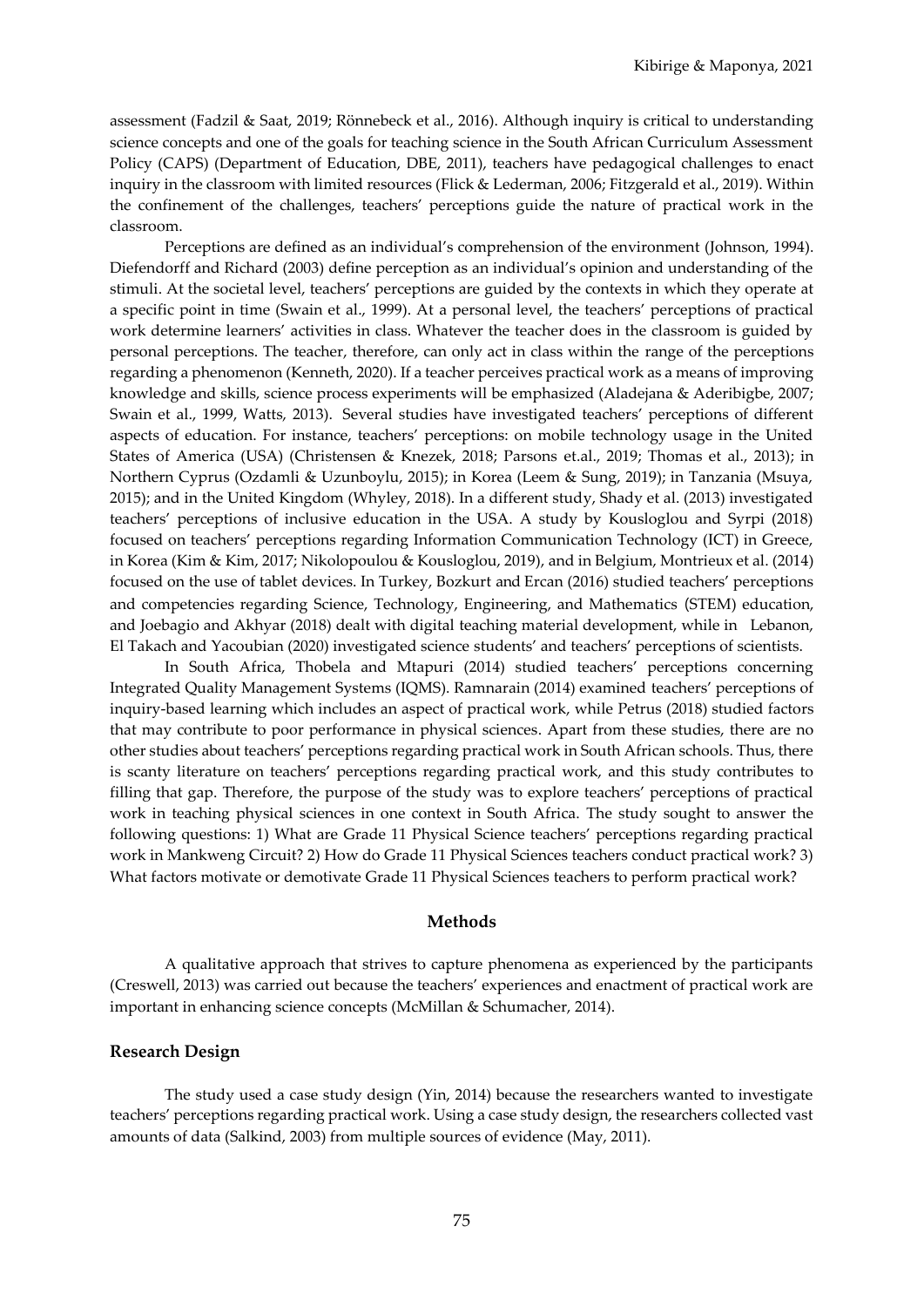#### **Instruments**

The second author prepared the interview questions. Two experts checked interview questions for face validity and their proposed changes were incorporated before piloting process (McMillan & Schumacher, 2014). The piloting was done with two teachers teaching 30 learners per class, and this helped to improve the final version of the interview questions. A modified Practical Activity Analysis Inventory (PAAI) of Millar (2004) was used in the classroom observation schedule. The researcher designed the document analysis checklist, which was validated by two experts.

## **Study Group**

A purposive sample (Cohen et al., 2007) of four Grade 11 Physical sciences teachers (labeled as T1-T4) participated. T1(Female) had a Secondary Teachers' Diploma (STD), Advanced Certificate in Education (ACE) and Honours degree in Management, T2 (Male), had a Bachelor's Degree in Education in Senior and Further Education and Training Phases (BEDSFP), BED Honours, T3 (Female) had a Secondary Teachers' Diploma (STD) and Advanced Certificate in Education (ACE) in Mathematics, and T4 (Male) had a Secondary Teachers' Diploma (STD). Teachers were selected based on having at least a teaching diploma and two years of teaching experience in the same school. The purpose of the sample in a qualitative approach is to gain in-depth insight and not to generalize (Creswell, 2013). Also, Creswell (2012) contends that "When selecting participants for a study, it is important to determine the size of the sample you will need" (p. 146), and a sample can range from 2 to 25 participants (Creswell, 2012). Thus, our sample of four teachers was deemed adequate for the study.

#### **Data Collection**

Data were collected through face to face interviews, classroom observations, and document analysis (teachers' portfolios) in order to explore science teachers' perceptions regarding practical work. Face to face interviews included semi-structured interviews questions (McMillan & Schumacher, 2014; Waller et al., 2016). The face-to-face interviews lasted for 45 minutes each, which was considered enough without wearing out the participants (Creswell et al., 2011). All interviews were audio-taped after participants consented to take part in the study.

Non-participant classroom observations enabled the researcher to collect information on the physical setting (Cohen et al., 2007). The researcher sat at the corner of the classroom, not obstructive to the lesson. Initially, the researcher planned to observe three lessons per teacher but ended up observing one lesson because the participants did not agree to three observations. PAAI was used for classroom observations, while a checklist was used to record classroom activities. The participants' portfolios were scrutinized because they offered different perspectives (McMillan & Schumacher, 2014). The teachers' portfolios included: lesson plans, designed practical activities, worksheets for practical work, and assessment activities.

#### **Data Analysis**

Data from interviews were analysed thematically using open, axial, and selective coding (Grbich, 2007; Strauss & Corbin, 1998). In open coding, data were read sentence by sentence to get the main ideas. Emergent sub-themes formed patterns and finally, themes. Data collected from classroom observations and documents were recorded in a table and supplemented the data collected from interviews.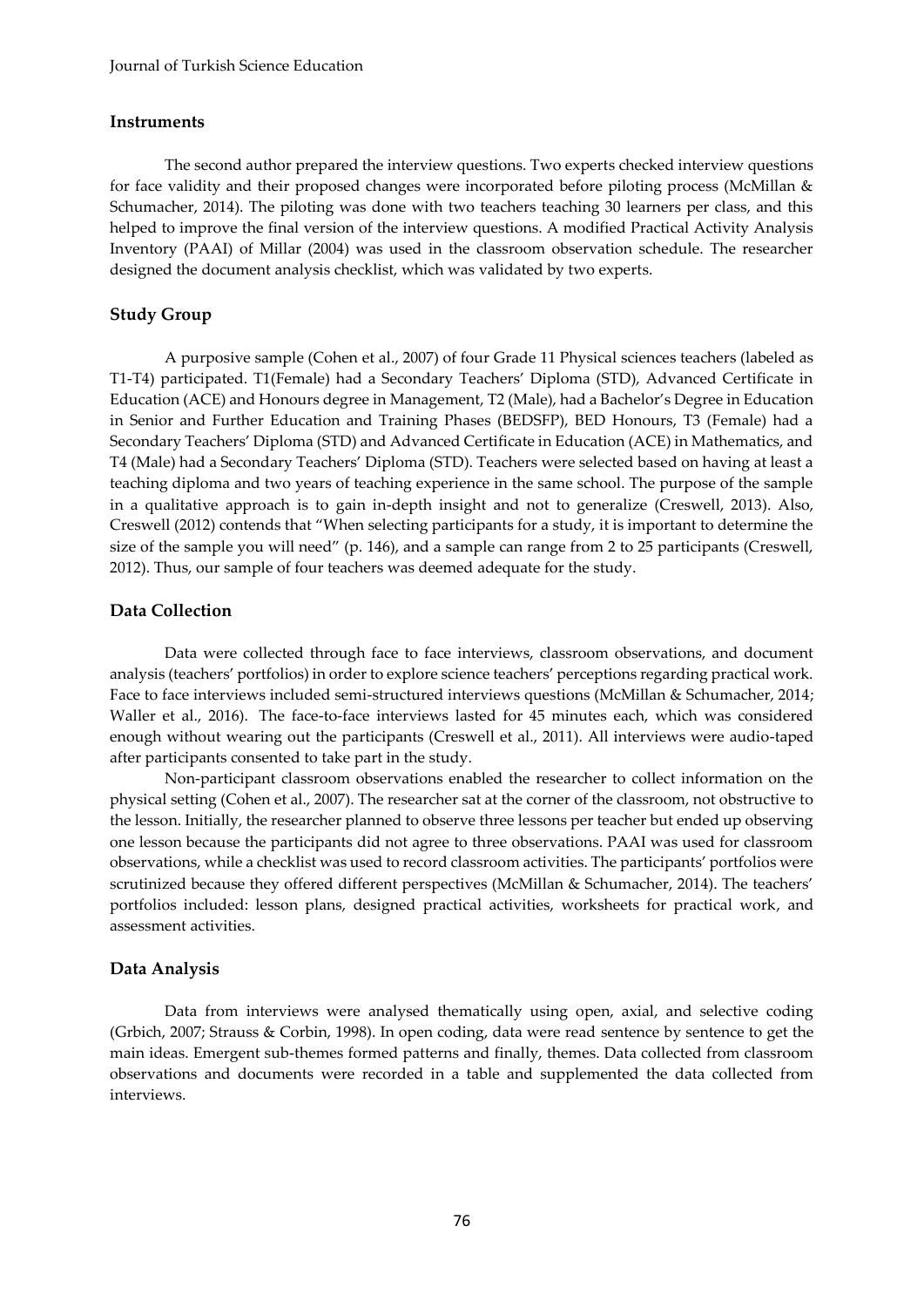## **Findings**

This section presents the results based on the data sources: interviews, classroom observations, and teachers' portfolios.

#### **Interviews Findings**

The results of the interviews show that teachers perceived practical work differently. The results further show that all of the four teachers did practical work in the form of demonstrations and narratives. From the teachers' portfolios, it was evident that all the teachers conducted structured practical work once during each term for recording purposes. Three themes emerged from interviews: 1) teachers' different perceptions of practical work 2) teachers' enactment of practical work, and 3) teachers' motive of conducting practical work. These three themes are presented here below.

#### *Theme 1: Teachers' Different Perceptions of Practical Work*

All four teachers had different understanding of inquiry-based practical work. Their definitions of practical work differed from how practical work is defined in the CAPS. Teachers perceived practical work as an activity where learners touch materials. Presented below are some of the illustrative extracts from the participants:

T1 stated:

*"Ok practical work is when learners observe and see things. Learners hold materials, and they observe anything that we are doing in the laboratory. They observe while they are investigating laws. It is like they investigate things in science as you know scientists are always investigating."*

## T2 mentioned:

*"According to my understanding, practical work is an investigation where learners are engaged.*" Probing further on what is meant by engaging learners, the teacher added: "*Learners are in the laboratory holding equipment and manipulating them to get answers to their learning activity. You know, they are working in the laboratory doing experiments with me."*

#### T3 explained:

*"Practical work is an activity that develops learners' understanding of science.* The teacher further mentioned: "*For example, in my case, I have more than one practical activities that my learners do in one term. Learners are asked how experiments are done, and they write down the answers."*

#### T4 stated:

*Practical work is an investigation that engages learners. Learners investigate and collect results of what is happening, maybe during the observation.* 

#### *Theme 2: Teachers Enactment of Practical work*

All of the four participant teachers understood the way to implement practical work is through demonstrations. Teachers preferred to conduct structured practical demonstrations. When asked about the types of practical work, presented below are some of the extracts from the participants: Teacher T1: *"I know how to experiment and to do demonstrations. Mmm… yah that's all"*. The teacher was asked how practical work was conducted, and she said: *"We have conducted demonstrations, investigations, and experiments".* In support of why she conducted practical work in the way she conducted it, teacher T1 mentioned:

"N*ow, this is because, as you can see, we have a laboratory, but the apparatus is not enough. I demonstrate on that table, and then my learners follow from the demonstration. I do this as a precaution because my learners can hurt themselves".* 

Teacher 2 understood the way to implement practical work is through demonstration. This is evident from the statement: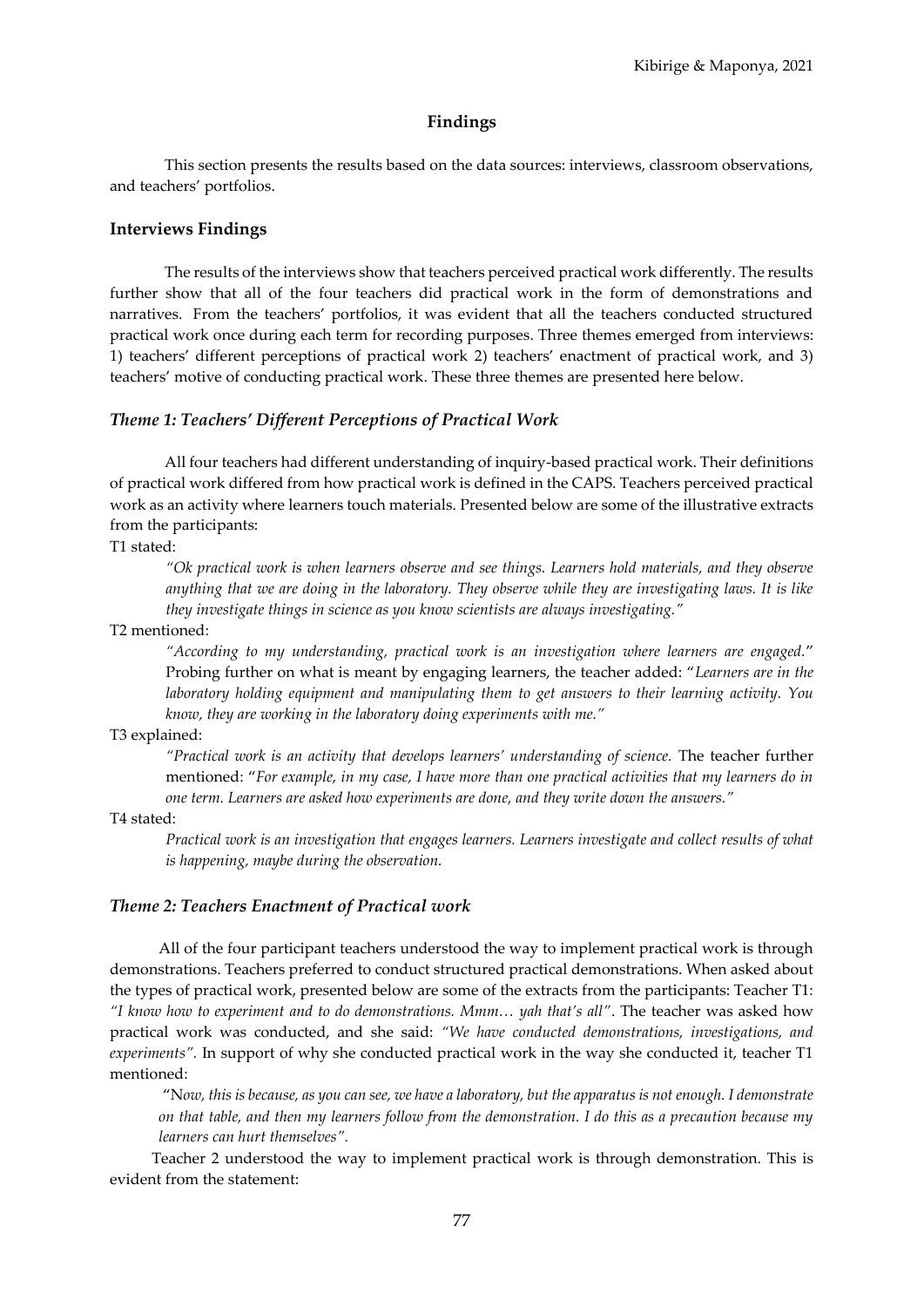"*Eish, you see if I want my learners to investigate, I will lead them to an activity that enables them to investigate very well and if they do it, it will be after I have demonstrated. Because you know we work with very limited time, I sometimes book them a laboratory at the neighbouring University, and they help us there. I do this if I have a challenge with the activity".* 

When the types of practical work that he conducted were asked Teacher T2 stated: *"Errr I know problem-solving, practical activities, observations, investigations, and explorative activities".* The teacher took a long pause to respond. Teacher T2 knew different types of practical work.

Teacher T2 further stated: "*err we do investigations and explorative activities where learners observe".* The teacher further said: "*mmm you see when learners investigate, it helps them to understand scientific concepts or principles better.*

When we asked about how practical work was conducted, Teacher T2 said: *"We do investigations and experiments".* To support his view why the types were conducted, he mentioned:

"*They help learners to understand science better. So, I may also say practical work also engages learners in the activity. I mean, you will see that learners are engaged in the activity. Experiments mmm I can say offer learners a chance to experiment with the real process of science. We have Saturdays when we come to do experiments*".

Teacher T4 also explained: "*We do investigations and demonstrations".* He also added that lack of time hindered most teachers from conducting good practical work. This was also evident from T4's statement: *"I do, I always push my learners to achieve the aims of the lesson, but in some cases, due to lack of time we do not do all the activities".*

#### *Theme 3: Teachers' Motive of Conducting Practical Work*

While the four teachers presented various reasons for conducting practical work, all of the four participant teachers expressed that they conducted practical work for reporting purposes as required in CAPS documents. They conducted practical work to satisfy the requirements of the curriculum and for learners' progression. The Physical Science program of assessment requires teachers to conduct one formal practical work per term. Practical work was conducted mainly to grade learners as per the CAPS requirements.

#### For example, Teacher T1 stated:

"*To be honest with you, Mr, I only do practical work when we report per assessment guideline."* However, T1 also mentioned: "*I always want my learners to be the best performers, so that is why I conduct practical work. I also do it mainly for marks*."

T4: "*We conduct practical work once or twice in a term. But the requirement is one per term CAPS. Apart from that, we have few equipment to conduct practical work we need apparatus which we don't have. The department does not offer us an apparatus, and it is only a mini-lab with few apparatus."*

The same teacher further mentioned*: "Firstly, I am pushed to do practical work in that it is recommended in the assessment plan. Secondly, I conduct practical work because learners enjoy it."*

On the other hand, T3 had a similar sentiment with the other two teachers that practical work was conducted for assessment purposes only, but she also offered another perspective. Teacher 3:

"*I demonstrate activities to save time. And I also use this just to help learners understand. We also performed three practical activities in the laboratory. When I say three because we are required to report one practical work per term. We have a formal activity per term and the others are informal."* 

However, during the interviews, T2 mentioned a different perspective as to how practical work was conducted:

"*Eeeerr I may say when I conduct practical work, I want my learners to be engaged. I want my learners to be hands-on. I want my learners to develop investigating skills, I want my learners to be able to concentrate on what I am teaching about, and they will also be focused.*"

The teacher mentioned the investigating skills; however, he did not go further into identifying those types of skills he would want learners to develop. He also mentioned that motivation keeps learners focused on the activity.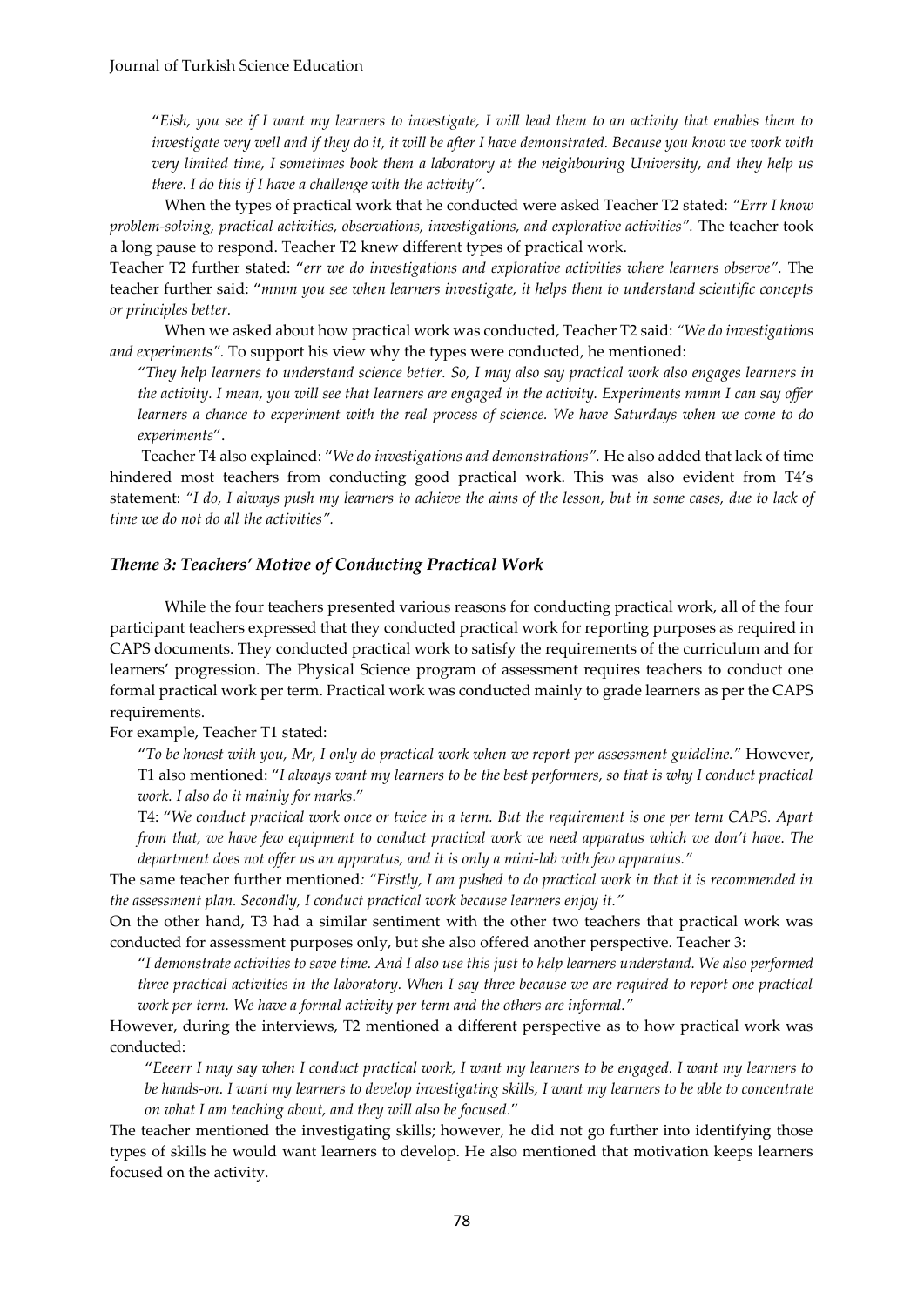## **Observations Findings**

Results from observations were analysed so that they could supplement the results from interviews and teachers' portfolios. The results are briefly explained, and summaries of the observations are presented as vignettes. The aim and design of the learning activities were stated in all the observed lessons. Learners were issued with hand-outs with stated procedures on how to carry out the activities. Each practical work was explained to learners before the start. At the end of each sub-section, tables are provided. Tables include vignettes and shows teachers' classroom actions. Tables present the duration of the lesson, speaker, classroom actions, and the observed teacher and learner interactions.

## *Lesson 1, Teacher T1*

The lesson started with the revision of concepts of forces. The teacher further introduced Newton's laws of motion. The teacher explained the concepts of mass, acceleration, and velocity to learners. Hand-outs of the practical work were distributed to learners. She discussed the aim of the activity with the learners and then explained it. The activity aimed to allow learners to use the ticker timer to investigate the relationship between force and acceleration. Learners were going to investigate the effect of acceleration when mass was increased. The activity was designed with a set of stated procedures and questions which were given to the learners together with the procedure. Learners followed those steps to complete the activity. The teacher demonstrated to learners how the ticker timer works.

The teacher assembled everything, and she did not allow learners to hold the ticker timer. Learners only held the tapes. Learners observed the ticker tape placed on the ticker timer. Each group representative took the tape for the teacher to run on the ticker timer. The dots on the tape were used to calculate the time and acceleration of different masses. Each group completed the given tables, followed by a whole-class discussion. The teacher emphasized that learners should make sure that they complete the worksheets as the purpose of the activity was assessment. Table 1includes Vignette 1 and shows Teacher 1's classroom actions.

#### **Table 1**

| Time              | Speaker        | Text/teachers classroom actions<br>Observation   |                              |
|-------------------|----------------|--------------------------------------------------|------------------------------|
| 10h00-            | T <sub>1</sub> | Teacher 1: "eh, good morning class, today we     | The teacher describes the    |
| 10h06             |                | are going to learn or explore the concept of     | aim.                         |
|                   |                | acceleration, mass, gravitational force and the  |                              |
|                   |                | relationship between forces. Firstly, am I sure  |                              |
|                   |                | we all know what a force is".                    |                              |
| 10h10-            | T1             | "Guys can you see the design of the activity.    | The teacher read the design  |
| 10h15             |                | Read though the activity and ask questions"      | with the learners.           |
| 10h18-            | T1             | "So, now we are going to do our practical        | The teacher demonstrates     |
| 10h <sub>20</sub> |                | activity. I am going to give you the tapes. With | how the ticker timer works   |
|                   |                | those tapes you are going to bring them here     | by pressing it and releasing |
|                   |                | and I put them under this ticker timer".         | the objects.                 |
|                   |                |                                                  |                              |
| 10h22-            | Learner        | Learner: "so we are not going to press the tape  | The learner was              |
| 10h <sub>23</sub> |                | for ourselves?"                                  | disappointed in that he was  |
|                   |                |                                                  | not going to handle the      |
|                   |                |                                                  | equipment.                   |
| 10h30-            | T1             | Teacher: "yes, because we only have one and it   |                              |
| 10h32             |                | is borrowed, we don't have to break it".         |                              |

*Vignette 1 observations from teacher 1 classroom practice*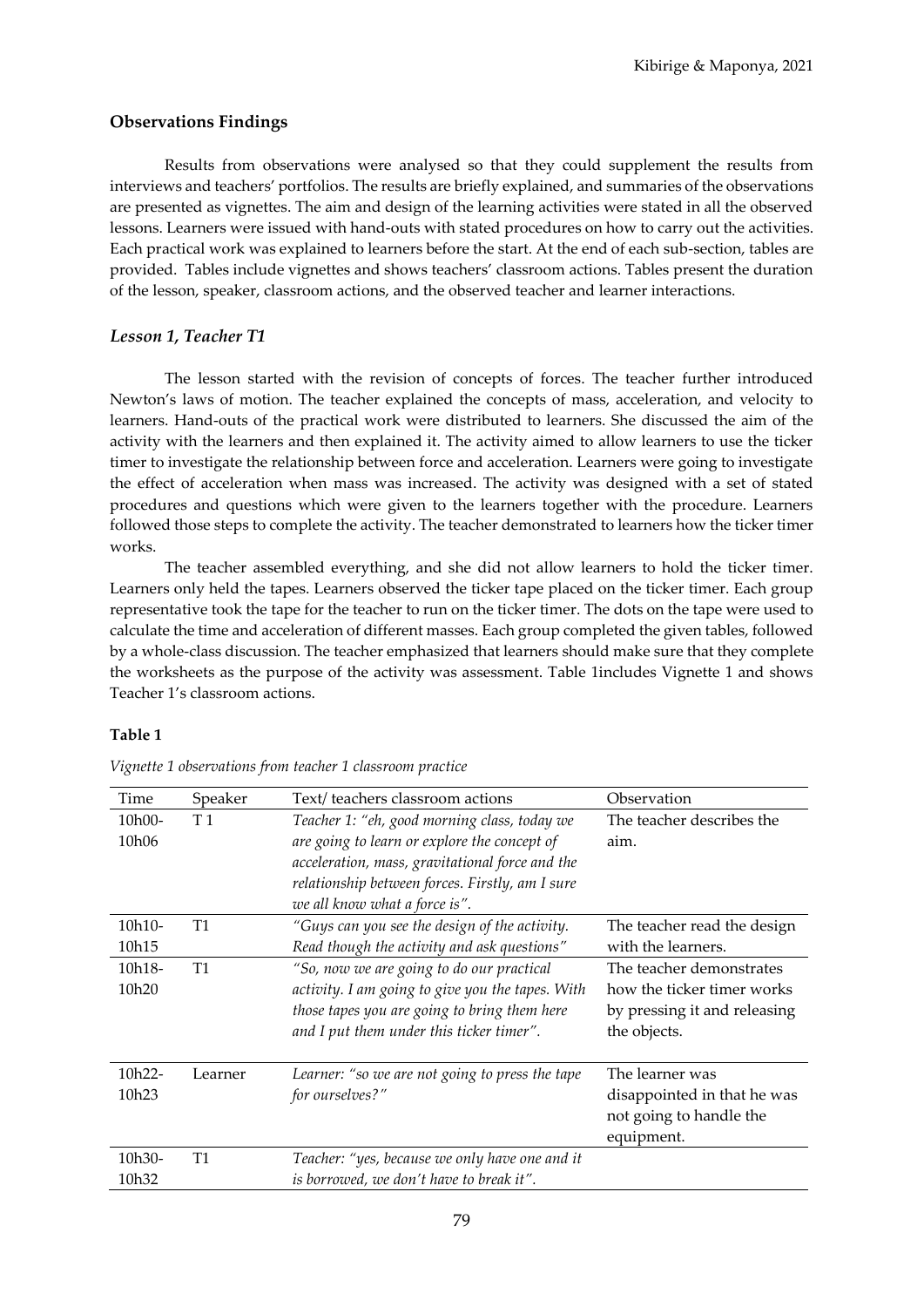## Journal of Turkish Science Education

| $10h35-$<br>10 <sub>h45</sub>  | T1       | Teacher: "Please each one of you should come<br>now and we put each group's tape on the<br>machine here and collect their tape".                                                       | Each learner from the<br>group went to the table to<br>get the tape       |
|--------------------------------|----------|----------------------------------------------------------------------------------------------------------------------------------------------------------------------------------------|---------------------------------------------------------------------------|
| $10H4-$<br>10H <sub>50</sub>   | T1       | "Wait class (Said loudly). We have to fill<br>in the tables below. The tape has the space for<br>time and the space for acceleration. Then we<br>draw the graphs for different tapes". | Instructions on how to fill<br>in the tables are given by<br>the teacher. |
| $10h52 -$<br>$10 - 56$         | Learners | "So, mem we are going to submit this hand-out<br>after we have calculated different times here".                                                                                       | The learners responded<br>together.                                       |
| $10h57-$<br>11 <sub>h</sub> 00 | T1       | "Let me remind you, (said softly), those of you<br>who do not submit the hand-out will not have<br>the marks for the practical".                                                       | All learners nodded.                                                      |

## *Lesson 2: T2*

Lesson 2 was about determining which objects obey Ohm's law. Questions on the worksheets were handed out to learners. The teacher explained to learners how each wire, voltmeter, and ammeter were going to be connected. He used a demonstration for learners to perform the experiments in groups because of limited resources. Learners in groups of five to eight collected, recorded, tabulated time-ticker data, and calculated voltage/current, resistance, and the potential difference using Ohm's law. After the experiment, the whole class discussed the findings. Also, learners answered the questions on the worksheets. Table 2 presents a summary of the observations from Teacher 2 lesson.

## **Table 2**

| Time        | Speaker        | Teacher's actions in the classroom                                                                                                                                                                                                                                                                                                                                                                                         | Observation                                                                                          |  |
|-------------|----------------|----------------------------------------------------------------------------------------------------------------------------------------------------------------------------------------------------------------------------------------------------------------------------------------------------------------------------------------------------------------------------------------------------------------------------|------------------------------------------------------------------------------------------------------|--|
| 09.00-09.10 | Т2             | "By doing this activity, you are will be<br>determining which objects obey Ohm's law".                                                                                                                                                                                                                                                                                                                                     | teacher<br><b>The</b><br>used<br>the<br>English;<br>teacher<br>explained the aim to the<br>learners. |  |
| 09.12-09.20 | T <sub>2</sub> | "There goes the light when we connect it with<br>the wires and the battery. Now I have two<br>connections that I want to show you. The first<br>one we will connect bulbs in parallel, the other<br>one we will connect them in series. You will<br>have to observe the brightness in different<br>connections. Now, remember once we connect,<br>we will have our experiment. Now let's have a<br>look how that happens". | Design of the learning<br>activity.                                                                  |  |
| 09.23-09.35 | T <sub>2</sub> | "I am going to demonstrate one, and in your<br>groups connect like I have connected and record<br>the readings."                                                                                                                                                                                                                                                                                                           | Learners were observing<br>the connections form the<br>demonstration.                                |  |
| 09.37-09.38 | Learners       | "Sir, we are now we are going to connect and The teacher replied, yes.<br>take recordings".                                                                                                                                                                                                                                                                                                                                |                                                                                                      |  |

*Vignette 2 observations from Teacher 2 classroom practice*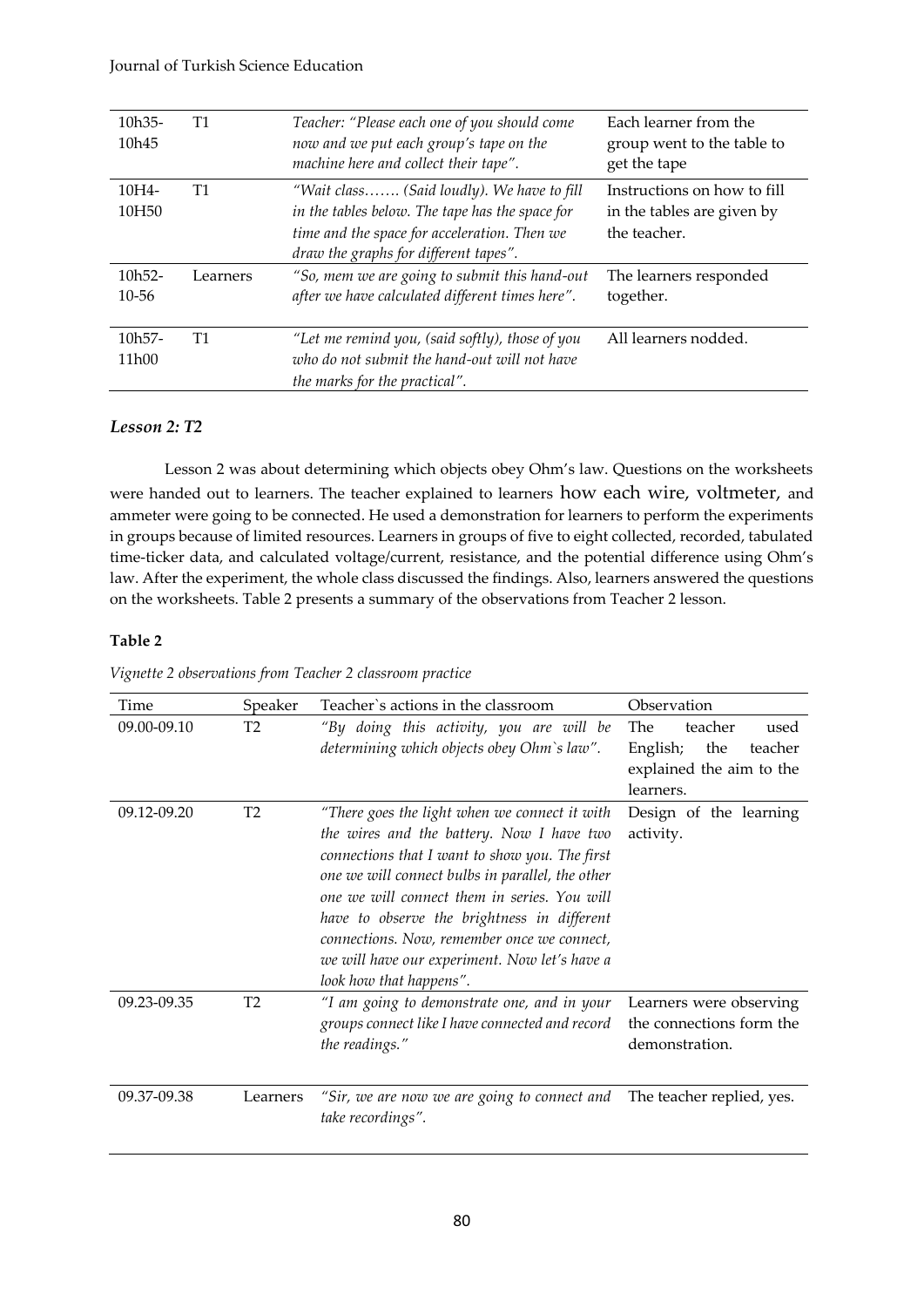| 09.39-09.41 |    | "learners, follow stated procedure when you    | Learners<br>connected      |  |
|-------------|----|------------------------------------------------|----------------------------|--|
|             |    | connect the ammeter".                          | according<br>the<br>to     |  |
|             |    |                                                | illustrated picture of the |  |
|             |    |                                                | procedure.                 |  |
| 09.50-10.00 | T2 | "Observe the ammeter and the voltmeter when    | Learners observed from     |  |
|             |    | you add bulbs and take note of the readings".  | connection<br>and<br>one.  |  |
|             |    |                                                | recorded results.          |  |
| 10.05-10.10 | Т2 | "Then use the graph paper to plot the results. |                            |  |
|             |    | Calculate the resistance using the given       |                            |  |
|             |    | formula. Draw a graph of V against I".         |                            |  |

## *Lesson 3: Teacher T3*

The lesson started with the teacher recapping the demonstration of the previous lesson. The teacher asked questions on the previous lesson and the answers to those questions were written on the board. Then the teacher introduced Chemical and Energy Change topic for the day. She also introduced different types of reactions. The teacher explained the aims of the activity to the learners to enhance their understanding of science concepts. The details of the lesson are presented in Table 3:

## **Table 3**

| Time        | Speaker        | Text                                                | Observation          |
|-------------|----------------|-----------------------------------------------------|----------------------|
| 12.03-12.09 | T <sub>3</sub> | "When doing this activity, you are going to         | The teacher explains |
|             |                | investigate exothermic and endothermic reactions.   | the aim of the       |
|             |                | You are going to follow the following procedure".   | activity to the      |
|             |                |                                                     | learners.            |
| 12.10-12.13 | T <sub>3</sub> | "If your lid does not have a hole for a straw, then | The teacher          |
|             |                | cut a small hole into the lid".                     | demonstrated how     |
|             |                |                                                     | to cut the lid.      |
| 12.16-12.20 | T <sub>3</sub> | "Pour some citric acid into the polystyrene cup,    | The teacher further  |
|             |                | cover the cup with its lid and record the           | demonstrated the     |
|             |                | temperature of the solution".                       | experiment by        |
|             |                |                                                     | pouring the acid.    |
| 12.23-12.29 | T <sub>3</sub> | "Now, stir in the sodium bicarbonate, and then      | Learners from        |
|             |                | cover the cup again".                               | different groups     |
|             |                |                                                     | performed the        |
|             |                |                                                     | experiment.          |
| 12.37-13.00 | T <sub>3</sub> | "Immediately record the temperature, and then take  | Learners completed   |
|             |                | a temperature reading every two minutes after       | the activity.        |
|             |                | that".                                              |                      |
| 13.00-13.35 | T <sub>3</sub> | "Record your results and calculate. I want to find  | The teacher          |
|             |                | the readings on the hand-outs that I gave you".     | concluded that the   |
|             |                |                                                     | learners submit      |
|             |                |                                                     | reports.             |

Learners performed the experiment following the teacher's instructions step by step and then recorded the temperature on the hand-outs. Vinegar, steel wool, thermometer, polystyrene cup, and plastic lid were used for the second part of the experiment. The teacher indicated that the lesson would not be completed on time; instead, learners were told that the temperature of the thermometer where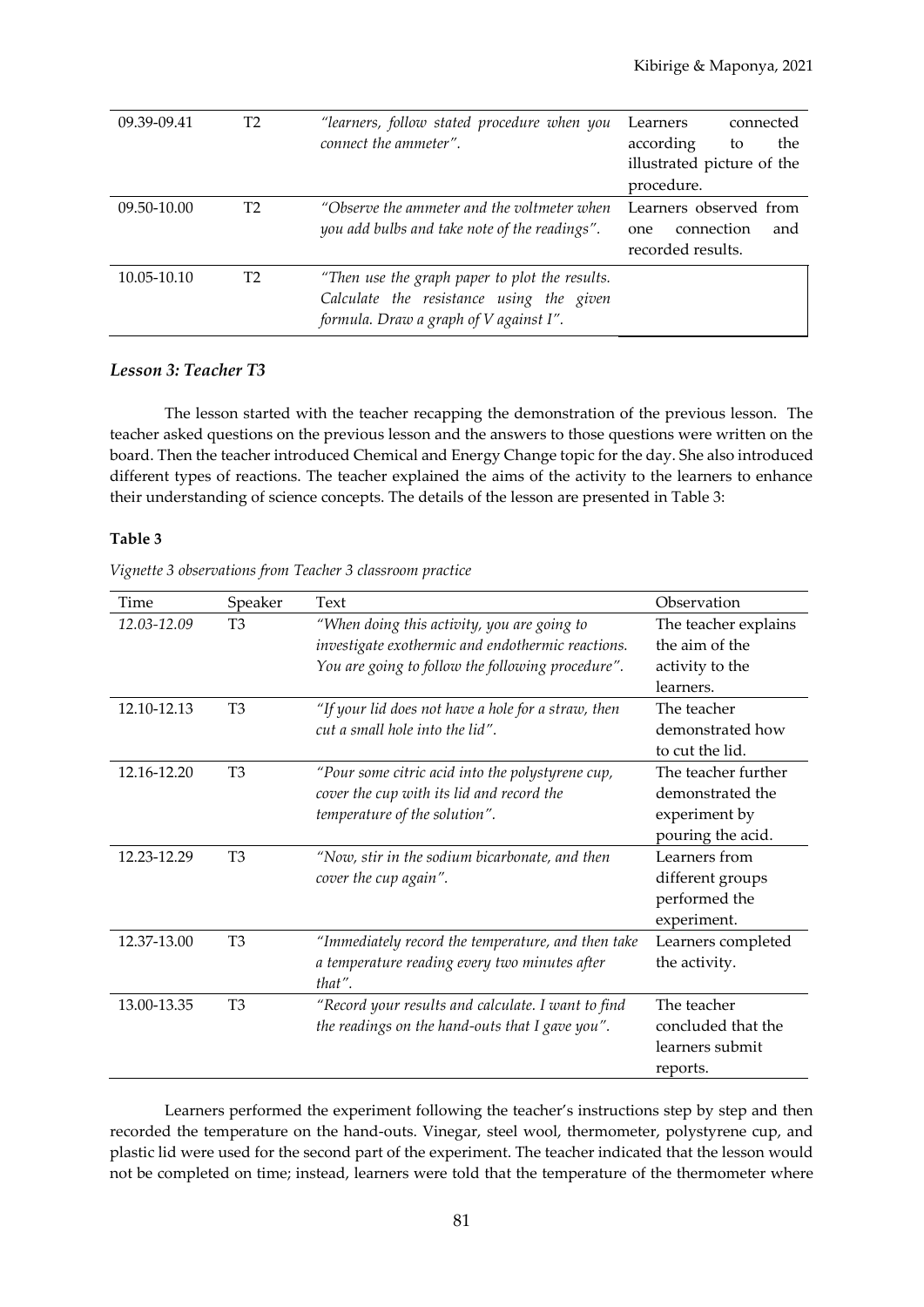#### Journal of Turkish Science Education

with steel wool wrapped around it would increase. The teacher explained that the practical work would be completed some other time.

# *Lesson 4, Teacher T4*

The lesson began with a summary of the previous lesson, and T4 summed up the topic of intermolecular forces. The topic included types of bonds between molecules. The teacher did not involve learners in summarising what they had learned. He narrated to them what he had covered in the lesson. Learners were required to write what he narrated in a table. The teacher did not request learners to measure the level of the liquid but instead, he explained what was likely to happen during the demonstration (Table 4).

## **Table 4**

| Time        | Speaker | Text                                                                                                                                                                                                                                     | Observation                                                                                             |
|-------------|---------|------------------------------------------------------------------------------------------------------------------------------------------------------------------------------------------------------------------------------------------|---------------------------------------------------------------------------------------------------------|
| 12.30-12.32 | T4      | "By doing this activity, we have to investigate the<br>properties of substances and determine how they relate<br>to intermolecular forces. You investigate evaporation<br>and determine its relationship with intermolecular<br>forces". | The teacher explained<br>the aims.                                                                      |
| 12.36-12.39 | T4      | "Read through the procedures".                                                                                                                                                                                                           | Learners read stated<br>procedures                                                                      |
| 12.53-13.00 | T4      | "We have ethanol here and its dangerous you are not<br>going to handle it I will demonstrate for you".                                                                                                                                   | The teacher<br>demonstrates the<br>procedure to the<br>learners.                                        |
| 13.10-13.15 | T4      | "We are going to submit the results of the observations<br>as group, I will mark each group and distribute the<br>marks".                                                                                                                | After the<br>demonstration by the<br>teacher, the learners<br>make deliberations<br>about the activity. |

*Vignette 4 observations from Teacher 4 classroom practice*

The teacher explained that substances with weaker intermolecular forces evaporate faster than substances with stronger intermolecular forces. The teacher then took the Petri dishes and put them outside so that he could continue with the lesson. The teacher summarised each activity for learners. Emphasis was on learners to submit their reports for assessment.

# **Portfolios Findings**

The analysed portfolios consisted of lesson plans, worksheets for practical work, and assessment records. Although the focus of this study was not on the quality of the plans, it was noted that the lesson plans needed improvement if they were going to be used for meaningful practical work. Teachers' worksheets of practical work were examined based on their design, plan, and structure of the activity. The results showed that teachers did not plan for practical work (Table 5).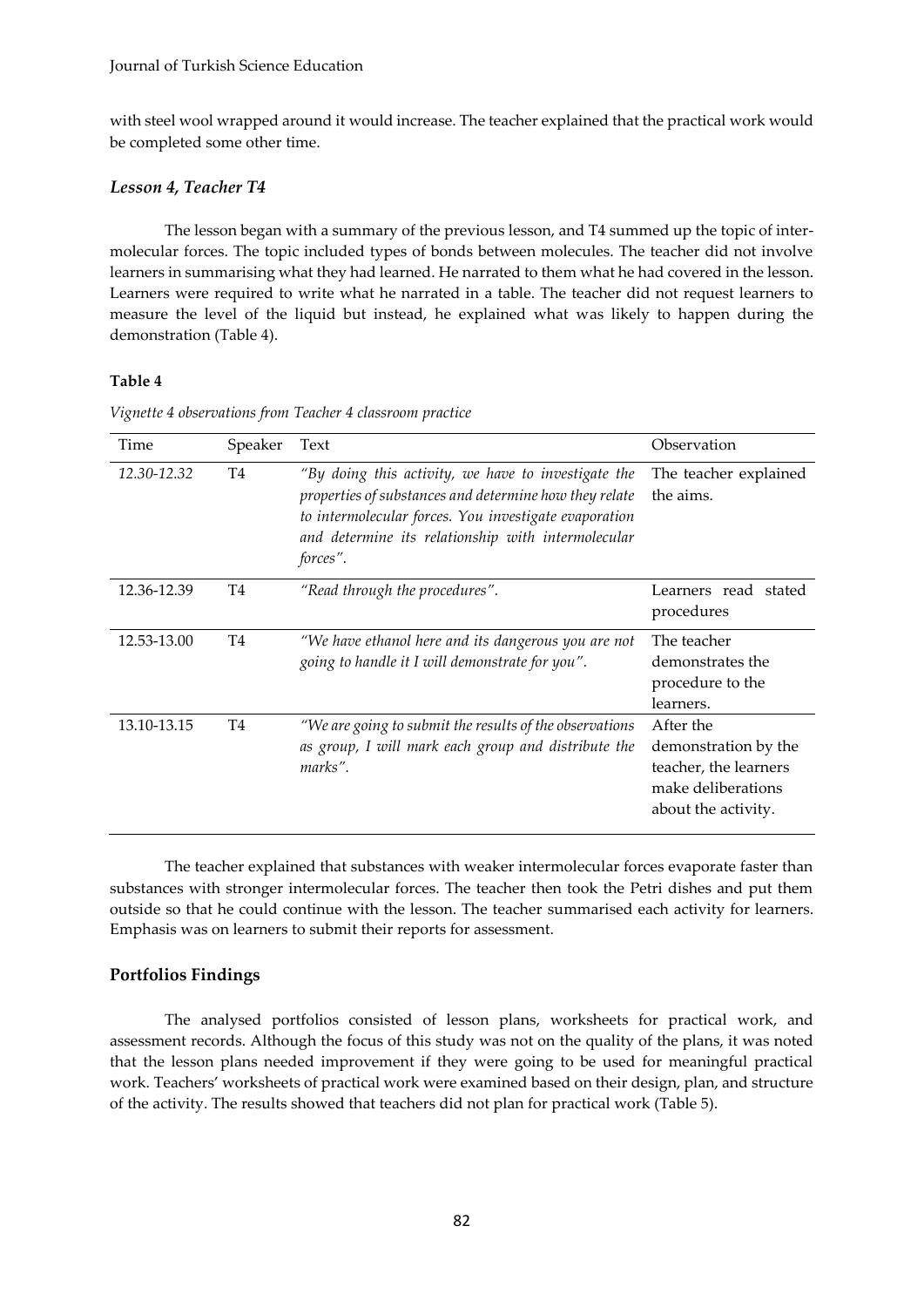#### **Table 5**

| Teacher        | Type of document                   | Evidence of practical work.                                                                                                                                                                                                  |  |
|----------------|------------------------------------|------------------------------------------------------------------------------------------------------------------------------------------------------------------------------------------------------------------------------|--|
| 1              | Teaching plan                      | -Does not include practical work.<br>-No annual work schedule for practical work.                                                                                                                                            |  |
|                | Lesson plan                        | -Two lesson plans for practical work available.                                                                                                                                                                              |  |
|                |                                    | -The lesson plan does not cater for scientific<br>development.                                                                                                                                                               |  |
|                | Design of the lesson plan          | -Demonstration by the teacher and learners seated in<br>groups.                                                                                                                                                              |  |
|                | Structure of the activity<br>found | -Worksheet with spaces for learners to fill in their<br>names, topic being studied and aims.<br>-Equipment stated.<br>-Steps are shown on how to carry out the activity. A                                                   |  |
|                |                                    | table is given to fill in the distance and time.<br>-Questions about the shape of the graph are given, and<br>learners write the descriptions.'                                                                              |  |
|                | Assessment records                 | -Space is given for learners to conclude the activity.<br>-Practical work did not promote learners' autonomy.<br>-No assessment plan for practical work.<br>-Some of the records of marks for practical work are<br>missing. |  |
| $\overline{2}$ | Teaching plan                      | -Available but did not cater for practical work                                                                                                                                                                              |  |
|                | Lesson plan                        | -Content lessons available and no lessons for practical<br>work.                                                                                                                                                             |  |
|                | Design of the lesson plan          | -Demonstration by the teacher.                                                                                                                                                                                               |  |
|                | Structure of the activity<br>found | -The worksheets included a space to fill in learners'<br>names, a date is indicated, and instruction is given.                                                                                                               |  |
|                |                                    | -Learners mix chemical and record initial and final<br>temperatures. They then conclude if the reaction is<br>exothermic or endothermic.                                                                                     |  |
|                | Assessment records                 | -Not available.<br>-The available mark sheet is for Continuous<br>Assessment (CASS).                                                                                                                                         |  |

|  | Results from teachers' portfolios |  |
|--|-----------------------------------|--|
|  |                                   |  |

In Table 5 the teachers' lesson plans in their portfolios included structured questions. There were no practical work assessment plans.

## **Discussion**

The purpose of the study was to investigate teachers' perceptions of practical work and to find out how teachers implemented practical work in their classrooms. The results show that teachers had different perceptions of practical work, which may have affected their classroom practices. The results reveal that most of the teachers did not plan and carry out inquiry lessons. From the interviews, three themes emerged: teachers' different perceptions of practical work, teachers' enactment of practical work, and teachers' motive of conducting practical work These themes are discussed below.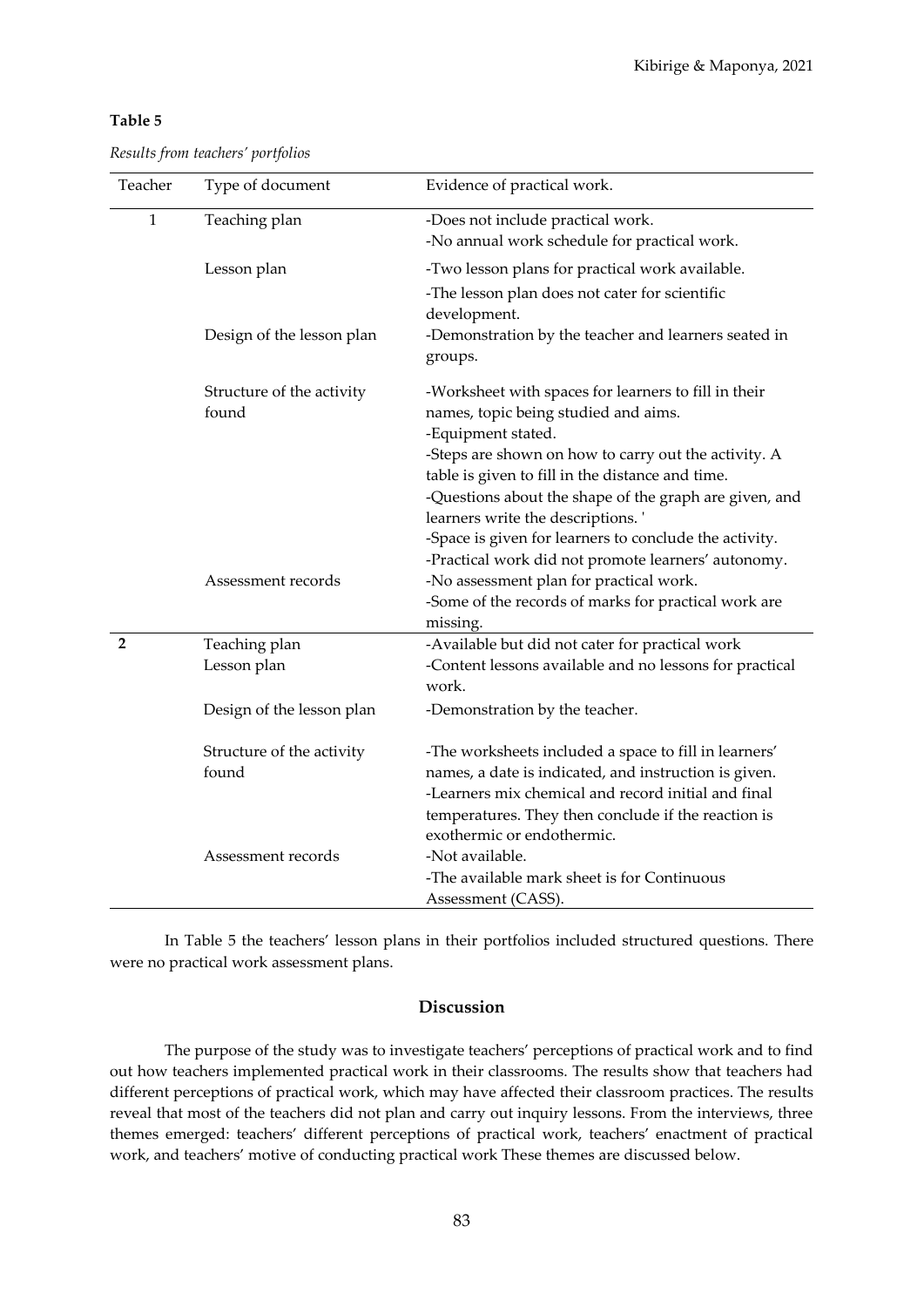#### **Teachers' Different Perceptions of Practical Work**

From the interviews, all four sampled teachers had varied perceptions of the concept of practical work (Table 4). Teacher 1 and Teacher 2 perceived practical work as learners making observations in the laboratory without specifying the activities for learners. Teachers believed that when learners submit reports, they would have fulfilled practical work requirements, which is an incorrect interpretation of practical work. This finding supports Ramnarain and Fortus (2013), who found that teachers had different perceptions of the content in the revised curriculum. According to Teacher 3, practical work was a tool used to develop scientific knowledge and also as a source of motivation. The teacher could not describe the activities that are involved in good practical work. It was also evident during classroom observations that his teaching was not learner-centred. Participant teachers' definitions of practical work were related to the way they conducted practical work. It suggests that either the teachers did not perceive practical work to be critical to the learners' conceptualisation of science concepts, or teachers lacked improvisation skills. Teachers reasoned from their experience and knowledge of practical work concerning the way they conduct practical work. The study finding corroborates the findings by Mudau and Tabane (2015), who indicated that teachers operated within a faulty framework of what they considered to be practical work. The findings further suggest that teachers had inadequate pedagogical knowledge which would assist in carrying out practical work. It was deemed so because teachers mentioned that learners were going to be engaged in activities, yet they could not specify the activities of the experiment. However, this was not a surprise because there was no evidence of practical work lesson plans in teachers' portfolios as specified in CAPS.

#### **Teachers Enactment of Practical Work**

The analysis of teachers' interviews and classroom observations reveal that teachers conducted demonstrations as practical work (Table 4). This result shows that Physical Sciences was taught using demonstrations and explanations. This observation agrees with (Pekmenz et al., 2005) who reported that teachers preferred to demonstrate. Similarly, a study in Kenya by Ituma et al. (2015) found that 64 % of the participant teachers used demonstrations. This could be as a result of limited resources in schools and negative perceptions towards science (Ramnarain & Hlatswayo, 2018). In addition, teachers may have had challenges to teach practical work as a hands-on learning experience as advocated by Cossa and Uamusse (2015), who emphasise that during practical work, learners must observe and manipulate objects. The teachers' reluctance to facilitate authentic practical work may indicate that teachers lacked the knowledge to design suitable activities to teach science topics.

Similarly, Anza et al. (2016) found, among other factors, that affect practical work in chemistry was the teachers' inadequate knowledge of conducting practical work. The teachers in the study used structured activities which tantamount to "cook-books" (Sani, 2014; Stoffels, 2005), which do not improve learners' attitudes towards science (Sharpe & Abrahams, 2020) and understanding of science concepts (İlter, 2017). This observation concurs with Kibirige and Tsamago (2013), who also found that teachers did not conduct practical work. In the same vein, Onwu and Kyle (2011) noted that in many cases, science teaching seems to emphasize memorisation, which has no application to learners' day-today experiences. Memorisation and structured experiments deny learners the opportunity to develop problem-solving skills, which are useful in a daily life. Probably, teachers did not perceive practical work as a means of improving knowledge and skills, and not much emphasis was placed on science process activities (Aladejana & Aderibigbe, 2007; Hodson, 2014; Swain et al., 1999; Watts, 2013).

All of the four participant teachers stressed the importance of following the specific aims in the curriculum; however, they did not design activities that could enable learners to do practical work. It was also noted during the lesson observations that much of the time allocated to practical work were used for demonstrations and lectures on how to answer stake examination theory papers. During interviews, teachers stated that the importance of practical work is to offer learners a chance to manipulate equipment; however, learners were not exposed to equipment during their learning. This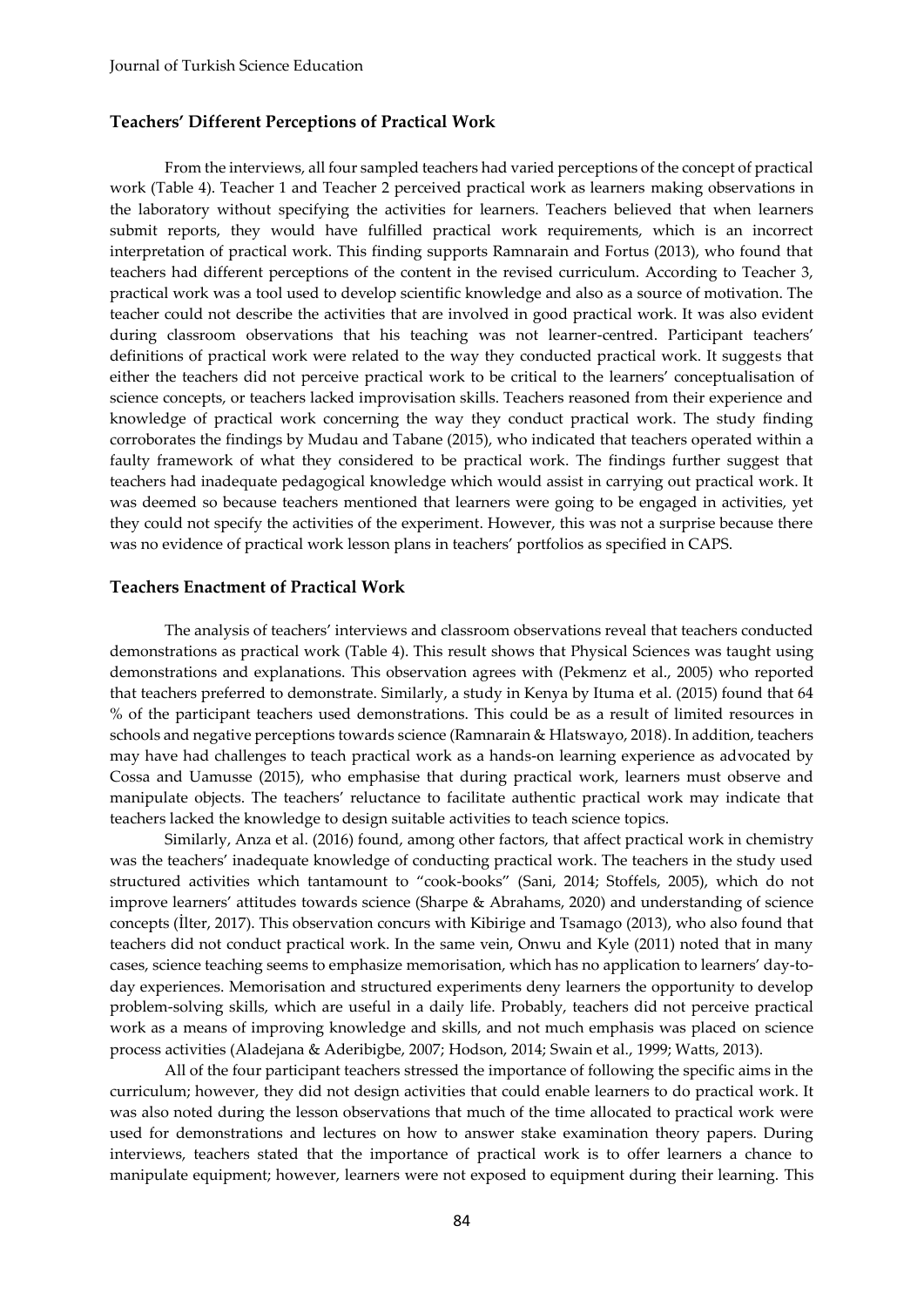was not a surprise because Teacher 1 understood practical work to be synonymous with demonstrations. The other teachers used narratives and formal structured investigations which do not give learners opportunities to think and make interpretations of the results (Park et al., 2016). The teachers' use of narratives and structured investigations are in contrast with the constructivism theory (Oxford, 1997), where learners construct knowledge. The teachers' roles also change to facilitating knowledge construction as proposed by Bruner (1996). Data from classroom observations showed that there was no correlation between the Physical Science curriculum requirements and the actual classroom practices which concur with Kibirige and Teffo's (2014) study. Narrating to learners how to do practical work misrepresents science learning and encourages rote learning rather than meaningful inquiry. Learners are denied opportunities to plan hands-on and minds-on activities that would help them to construct their own knowledge and to relate it to science concepts (Cossa et al., 2008; Hofstein et al., 2007). Also, there could be a lack of research culture among teachers and a lack of a clear vision of the aims of practical work (Cossa, 2007).

#### **Teachers' Motives of Conducting Practical Work**

The teachers regarded the motives of practical work as a pre-requisite to satisfy a CAPS requirement (Department of Basic Education, 2011), however, it was not necessarily for learning and mastering science concepts. After all, one practical work required per term as evidence of doing practical work cannot be adequate for science mastery of the different science concepts. For instance, Teacher 1 indicated that she was pushed to conduct practical work because the Head of the Department of the school demanded marks from the practical activity for record purposes. This comment is not surprising because the grading sheets found in the sampled teachers' portfolios had grades from formal tests and one practical work, which is required by the CAPS document. Also, there was no evidence of teachers assessing learners' practical skills during practical activities. The lack of practical work assessment may be because teachers lack the knowledge to design learners' assessment that reflects manipulative skills (Fadzil & Saat, 2019). Teachers mainly focused on written group reports. These findings agree with Mudau and Tabane (2015), who found that only reports were assessed and not any enactment of learners during practical work. Failure to assess practical work may be related to the teachers' naïve perceptions regarding practical work, or their incompetence to assess practical work. It is most likely, teachers did not perceive practical work as a means of improving learners' knowledge and process skills (Swain et al., 2013). These observations concur with Flick and Lederman (2006), Effendi-Hasibuan and Mukminin (2019), and Akuma and Callaghan (2019) revealed that teachers experienced challenges in implementing explicit and implicit inquiry teaching in the classroom. Besides, teachers indicated that they lacked the resources to conduct practical work. Insufficient resources in schools have been reported by Kanamugire et al. (2019) who states that a lack of laboratory facilities is a long-standing challenge in schools. Also, teachers pointed out that they could not find the time to carry out all the practical work as allocated in the pacesetters (Schemes of work) from the Department of Education.

Conversely, Hofstein et al. (2013) state that science teachers have improved in their pedagogy in the last decade. This improvement, unfortunately, excludes teachers' knowledge of conducting practical work in South Africa schools in this study. According to Osborne (2011), there are three interrelated issues (1) investigating, designing experiments and collecting, analysing, and interpreting data; (2) developing explanations, solutions, developing hypotheses; and (3) evaluation where scientists engage in arguments, evaluating their data, and identifying flaws. Furthermore, mathematical deduction, modeling, categorisation, probabilistic thinking, and history-based thinking were not considered. The findings are not surprising because Kang and Wallace (2005) contend that there is a direct correlation between science teachers' epistemological beliefs, teaching goals and their use of laboratory work. From our study, teachers did not mention any of those tenets, suggesting that teachers had naïve ideas regarding practical work. Teachers epistemology for conducting practical work was not explored and therefore need further study. The findings in this study contribute to literature regarding teachers' perceptions of inquiry-based practical work and how it differs from teacher to teacher. These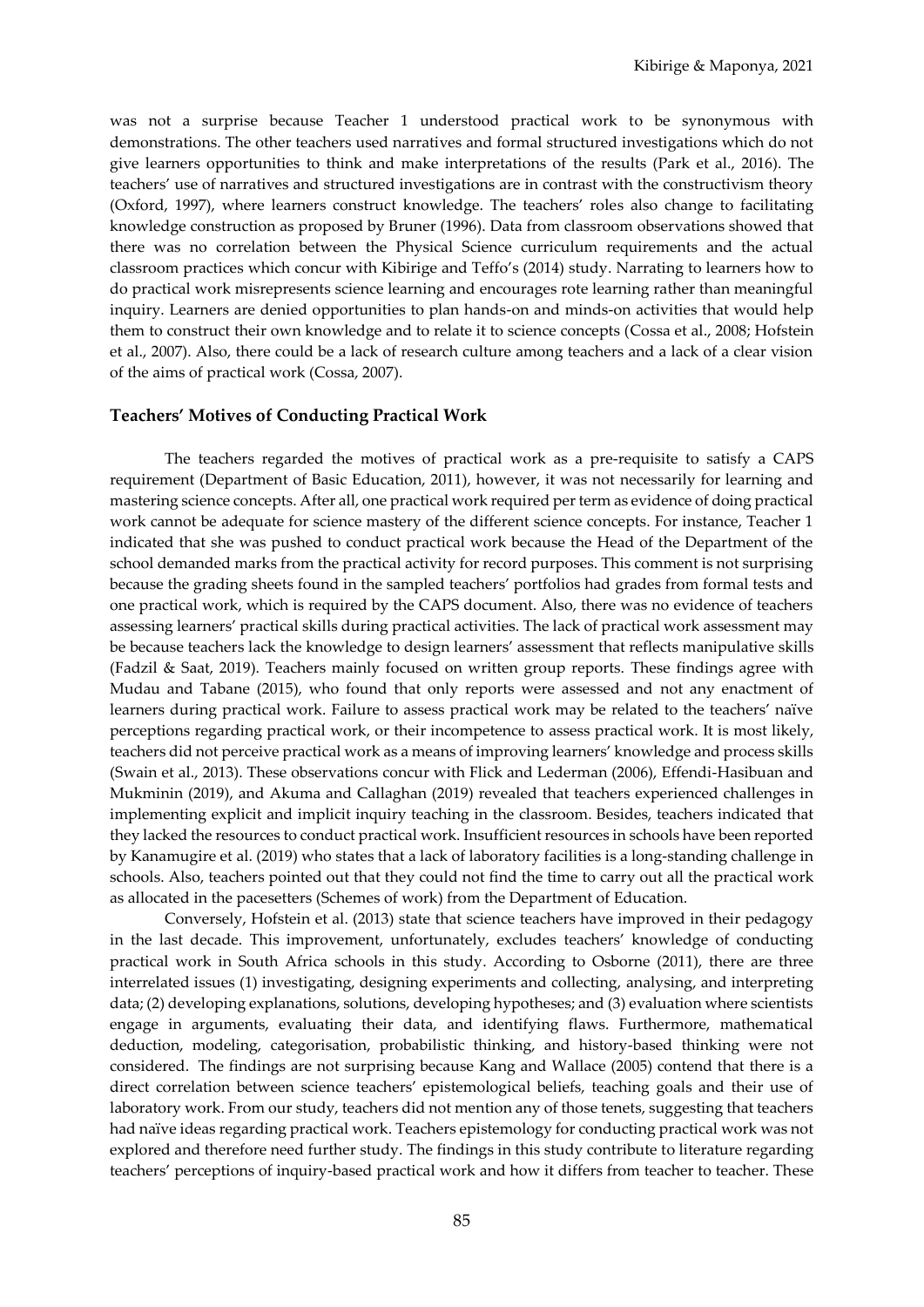differences suggest that teachers have challenges in implementing practical work to enhance learners' science concepts.

## **Conclusion and Implications**

The science teachers had different perceptions regarding practical work, and their implementation of practical work differed from what CAPS recommends. The majority of teachers used narratives to teach practical work for learners to memorise how experiments are done, and all four teachers did practical work in the form of demonstrations. In both instances, there was little effort to consider learners' motivation, and to achieve either the content or process outcomes. All the teachers recorded one practical work activity to comply with CAPS requirements. These practices are contrary to teaching science for conceptual understanding. Thus, none of the teachers used practical work as a means of teaching learners' science process skills and facilitating the understanding of science concepts. Teachers did not plan for practical lessons as required by the CAPS document. The study recommends teachers' professional development courses on how: to design quality practical work lesson plans; to conduct and assess skills during practical work. Besides, the Department of Education should consider introducing a final or "stake" practical work for high schools and provide opportunities for teachers' learning visits to countries like Zimbabwe, Kenya, Uganda, and the United Kingdom where stake practical work examinations take place and Germany where the best practical work is done.

#### **References**

- Abrahams, I. (2009). Does practical work really motivate? A study of the affective value of practical work in secondary school science. *International Journal of Science Education*, 31 (17), 2335-2353. https://doi.org/10.1080/09500690802342836
- Aladejana, F. & Aderibigbe O. (2007). Science Laboratory Environment and Academic Performance. *Journal of Science Education and Technology*, 16 (6): https://doi.org 500-506. DOI 10.1007/s10956- 007-9072-4.
- Akuma, F. V., & Callaghan, R. (2019). Teaching practices linked to the implementation of inquiry‐based practical work in certain science classrooms. *Journal of Research in Science Teaching*, *56*(1), 64- 90. https://doi.org/10.1002/tea.21469
- Ameh, I-Ei, Daniel, B. P., & Akus, Y. (2007). *Research and Methods in the Social Sciences*. Ankpa: Rowis press.
- Anderson, L. W. & Krathwohl, D. R. (2001). *A Taxonomy for Teaching, Learning and Assessing: A Revision of Bloom's Taxonomy of Educational Objectives*. New York, USA. Addison Wesley Longman.
- Anyanwu, J.C. (2013) 'The correlates of poverty in Nigeria and policy implications', *African Journal of Economic and Sustainable Development*, 2(1), 23–52.
- Anza, N., Bibiso, M., Mohammad, A., & Kuma, B. (2016). Assessment of Factors Influencing Practical Work in Chemistry: A Case of Secondary Schools in Wolaita Zone, Ethiopia*. International Journal of Education and Management Engineering,* 6, 53-63. https://doi.org/ 10.5815/ijeme.2016.06.06
- Atwater, M. M., Russell, L.M., & Butler, B.M. (2014). *Preparing teachers for equity and social justice*. New York: Springer Dordrecht Heidelberg.
- Bruner, J. (1996). *The Culture of Education*, M.A: Harvard University Press.
- Bozkurt, A. E., & Ercan, S. (2016). STEM education program for science teachers: perceptions and competencies. *Journal of Turkish Science Education*, 13 (Special Issue), 103 -117.doi: 10.12973/tused.10174a
- Christensen, R., & Knezek, G. (2018). Reprint of readiness for integrating mobile learning in the classroom: Challenges, preferences and possibilities. *Computers in Human Behavior, 78*, 379- 388. https://doi.org/10.1016/j.chb.2017.07.014
- Cohen, L., Manion, L., & Morrison, K. (2007). *Research methods in education (6th Ed.)*. New York: Routledge.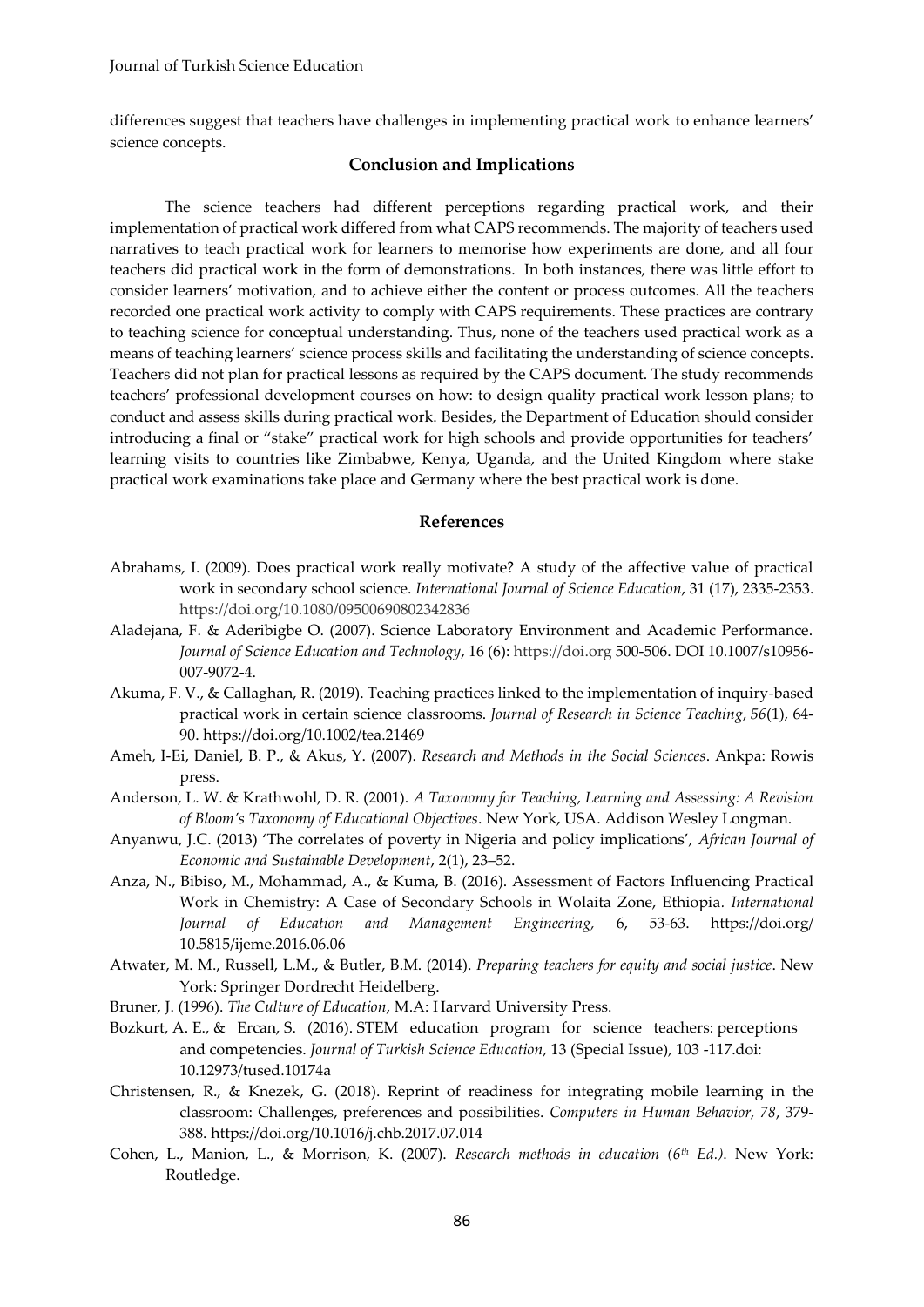- Cossa, E. F. R. (2007). A case study of Practical Work in a Cell Biology Course at the Eduardo Mondlane University in Mozambique. Doctoral Thesis. University of the Western Cape, South Africa, Cape Town.
- Cossa, E.F.R., & Uamusse, A.A. (2015). Effects of an in-service program on biology and chemistry teachers' perception of the role of laboratory work. *Procedia - Social and Behavioral Sciences,* 167, 152-160. https://doi.org/ : 10.1016/j.sbspro.2014.12.656
- Cossa, E., Holtman, L., Ogunniyi, M., & Mikalsen, Ø. (2008). Assessing students' understanding of cell division in an undergraduate biology course: a qualitative perspective. *African Journal of Research in SMT Education*, 12(2), pp. 17-30. https://doi.org/10.1080/ 10288457.2008.10740632
- Creswell, J.W. (2013). *Qualitative inquiry and research design (3rd ed.)*. London: Sage.
- Creswell, J. W. (2012). *Educational Research: Planning, Conducting and Evaluating Quantitative and Qualitative Research* (4th Ed.). Boston, MA: Pearson.
- Deore, K. V. (2012). The educational advantages of using internet. *International educational E-journal,* 1(2), 111-112.
- Department of Education, DBE. (2011). *Curriculum and Assessment Policy Statement (CAPS) Physical Sciences.* Pretoria: Government Printers.
- Diefendorff, J. M., & Richard, E. M. (2003). Antecedents and consequences of emotional display rule perceptions. *Journal of Applied Psychology*, 88(2): 284–294.
- Godwin, O., Adrian, O., & Johnbull, E. (2015). The impact of physics laboratory on students offering physics in Ethiopia West local Government Area of Delta State. *Academic Journals*, 10 (7), 951- 956.https://doi.org/10.5897/ERR2014.1943
- Grbich, C. (2007). *Qualitative data analysis: an introduction.* California Thousand Oaks: Sage.
- Effendi-Hasibuan, M. H., & Mukminin, A. (2019). The Inquiry-Based Teaching Instruction (IBTI) in Indonesian secondary education: what makes science teachers successful enact the curriculum? *Journal of Turkish Science Education*, *16*(1), 18-33.
- El Takach, S. & Yacoubian, H.A. (2020). Science teachers' and their students' perceptions of science and scientists. *International Journal of Education in Mathematics, Science and Technology (IJEMST), 8*(1), 65-75.
- Fadzil, H. M., & Saat, R. M. (2019). The development of a resource guide in assessing students' science manipulative skills at secondary schools. *Journal of Turkish Science Education*, *16*(2), 240-252.
- Flick, L.B. & Lederman, N.G. (eds.) (2006). *Scientific inquiry and nature of science: implications for teaching, learning, and teacher education*. Dordrecht: Springer Publisher.
- Fitzgerald, M., Danaia, L., & McKinnon, D. H. (2019). Barriers inhibiting inquiry-based science teaching and potential solutions: perceptions of positively inclined early adopters. *Research in Science Education*, *49*(2), 543-566. https://doi.org/10.1007/s11165- 017-9623-5
- Harlen, W. (2006). *Teaching, learning and assessing science* 5-12 (4<sup>th</sup> ed.). Thousand Oaks: Sage.
- Hodson, D. (2014). Learning Science, learning about science, doing science: Different goals demand different learning methods. *International Journal of Science Education*, 36(15), 2534-2553. https://doi.org/10.1080/09500693.2014.899722
- Hofstein, A. and Maalmlok-Naaman, R. (2007). The laboratory in science education: the state of the art. *Chemistry Education Research and Practice*, 8(2), pp. 105-107.
- Hofstein, A., Kipnis, M., & Abrahams, I. Z. (2013). *How to learn in and from the chemistry laboratory*. In A. Hofstein & I. Eilks (Eds.), Teaching chemistry – A study book (pp. 153-182). Rotterdam: Sense.
- İlter, İ. (2017). Concept-teaching practices in social studies classrooms: Teacher support for enhancing the development of students' vocabulary*. Educational Sciences: Theory & Practice, 17*, 1135-1164. https//doi.org/ 10.12738/estp.2017.4.0343
- Ituma, M., Twoli, N., & Khatete, D. (2015). Chemistry teachers' role in changing practical work from simple 'Hands On' activities to more of 'Minds on' activities. *International Journal of Humanities and Social Science*, 10(1), 110-118.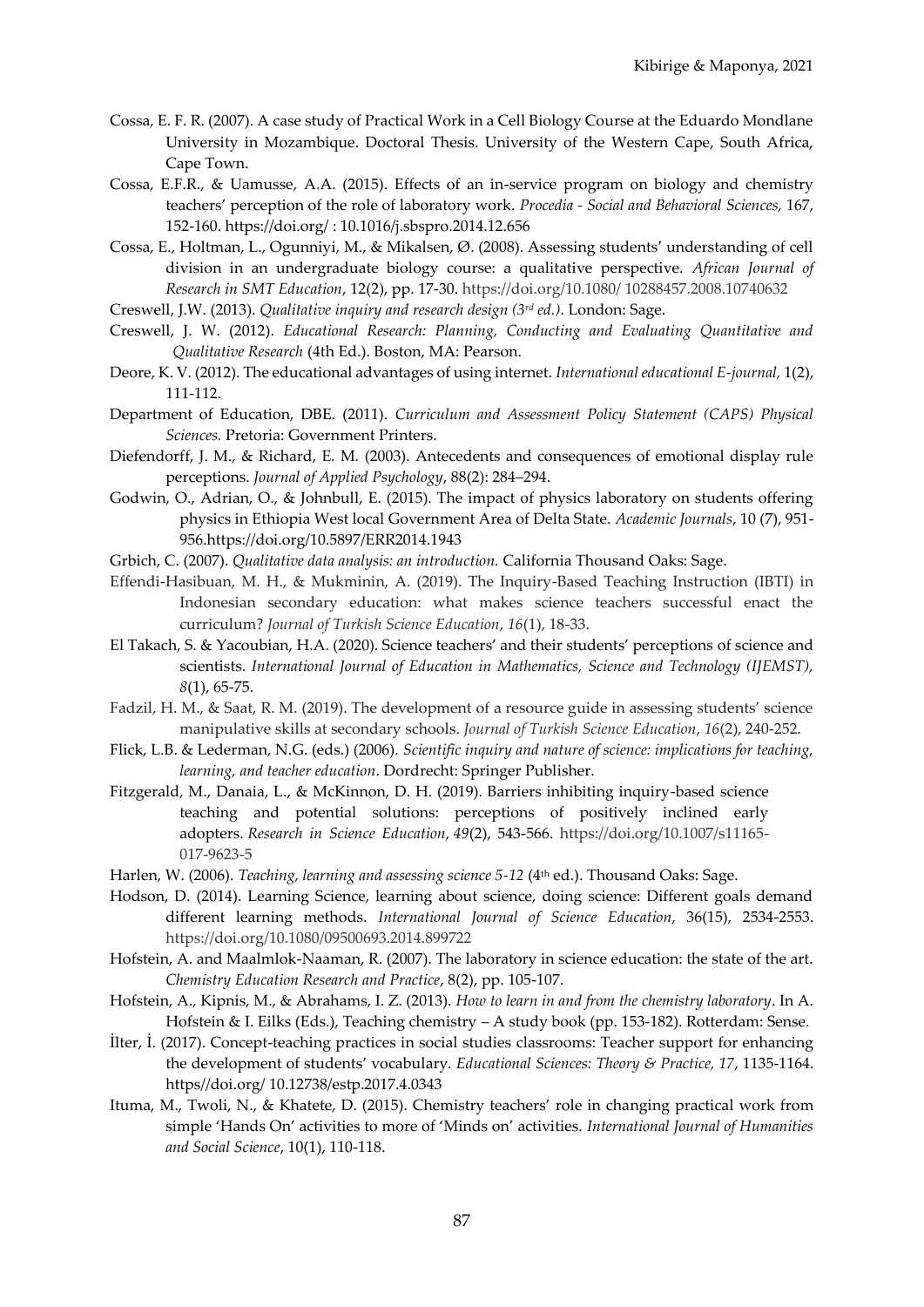- Joebagio, H., & Akhyar, M. (2018). Teachers' perception on digital teaching material development in social science education. *Journal of Turkish Science Education*, *15*(Special), 13-21. doi 10.12973/tused.10252a
- Johnson, K. E. (1994). The emerging beliefs and instructional practices of preservice English as a second language teachers. *Teaching and teacher education*, *10*(4), 439-452.
- Kanamugire, C., Yadav, L., & Mbonyiryivuze, A. (2019). Tutors' perceptions about science curriculum reforms and challenges for their implementation in Teacher Training Colleges in Rwanda. *African Journal of Educational Studies in Mathematics and Sciences*, *15*(1), 101-116. DOI: https://dx.doi.org/10.4314/ajesms.v15i1.9
- Kang, N. H., & Wallace, C. S. (2005). Secondary science teachers' use of laboratory activities: Linking epistemological beliefs, goals, and practices. *Science Education*, 89(1), 14-165.
- Kenneth, A. G. (2020). Pre-service teachers' conception of an effective science teacher: the case of initial teacher training. *Journal of Turkish Science Education*, *17*(1), 40-61. doi: 10.36681
- Kibirige, I. & Tsamago, H. (2013). Learners' Performance in Physical Sciences Using Laboratory Investigations. *International Journal of Educational Sciences,* 5(4): 425-432. https://doi.org/10.1080/09751122.2013.11890104
- Kibirige, I., & Teffo, W.L. (2014). Actual and ideal assessment practices in South African Natural Sciences Classrooms. *International Journal of Educational Sciences*, 6(3), 509-519. https://doi.org/10.1080/09751122.2014.11890162
- Kousloglou, M., & Syrpi, M. (2018). Perceptions of secondary school teachers on the use of handheld devices in schools as learning tools. In 5th Pan-Hellenic Educational Conference of Central Macedonia 'ICT use and integration in educational practice' (pp. 39–62), April 27–29, 2018 (in Greek)
- Llewellyn, D. (2013). *Teaching high school science through inquiry and argumentation*. California: Corwin Press.
- May, T. (2011). *Social research issues, methods and process* (3rd ed.). Buckingham Philadelphia: Open University Press.
- McMillan, J., & Schumacher, S. (2014). *Research in Education Evidence Based Inquiry (7th ed.).* Edinburgh Gate: Pearson.
- Millar, R. (2004). The role of practical work in the teaching and learning of science. In high school science laboratories: role and vision. *National academy of sciences*, Washington, DC. October 2004.
- Montrieux, H., Vanderlinde, R., Courtois, C., Schellens, T., & De Marez, L. (2014). A qualitative study about the implementation of tablet computers in secondary education: The teachers' role in this process. *Procedia-Social and Behavioral Sciences*, *112*, 481-488
- Mudau, A.V., & Tabane, R. (2015). Physical science teacher's perspectives of the types and nature of practical work. *Journal of Baltic Science Education*, 14(3), 327-338.
- Mundi, N. E. (2006). The state of students' academic achievement in secondary school agricultural science in Kogi State. *Teacher Education Journal (TEJ), 12*(1), 14-19.
- Nikolopoulou, K., & Kousloglou, M. (2019). Mobile learning in science: A study in secondary education in Greece. *Creative Education, 10*(6), 1271-1284. Doi 10.4236/ce.2019.106096.
- Olaitan, S. O. (1984). *Agricultural Education in the Tropics – Methodology for Teaching Agriculture.* London: Macmillan Publishers.
- Onwu, G. O. M., & Kyle, W. C., Jr., (2011). Increasing the socio-cultural relevance of science education for sustainable development. *African Journal of Research in MST Education,* 15(3), 2-26.
- Osborne, J (2011). Science teaching methods: A rationale fpr practices. School science Review, 98(343). Oxford, R. (1997). "Constructism: Shape-Shifting, sunstance, and teacher education: *Peabody Journal of Education*, 72(1), 35-66. https://doi.org/10.1207/s15327930pje7201\_3
- Park, J, Abrahams, I., & Song, J. (2016). Unintended knowledge learnt in primary science practical lessons. *International Journal of Science Education*, DOI. http://dx.doi.org /10.1080/09500693.2016.1250968
- Parkinson, J. (2004). Improving secondary science teaching. London: RoutledgeFalmer.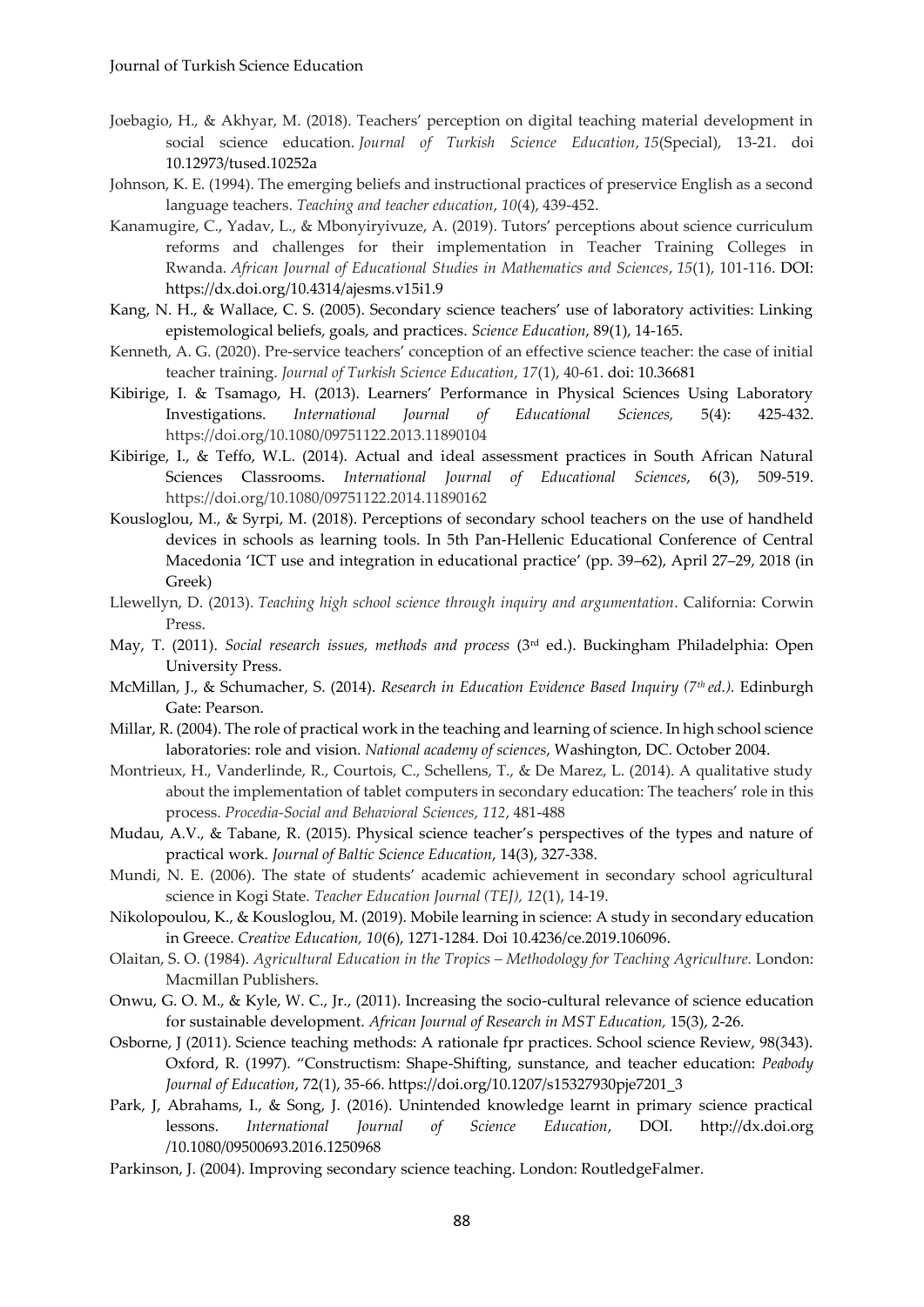- Kolucki, B. & Lemish, D. (2011). Communicating with Children Principles and Practices to Nurture, Inspire, Excite, Educate and Heal. UNICEF. From http://www.unicef.org/ cbsc/files/ CwC\_ Web.pdf. Accessed 23 May 2017.
- Parsons, S.A., Hutchison, A.C., Hall, L.A., Parsons, A.W., Ives, S.T. & Leggett, A.B. (2019). U.S. teachers' perceptions of online professional development. *Teaching and Teacher Education: An International Journal of Research and Studies, 82*(1), 33-42. http://dx.doi.org/10.1016/j.tate.2019.03.006
- Pekmenz, E., Johnson, P. & Gott, R. (2005). Teachers' understanding of the nature and purpose of practical work. *Research in Science and Technological Education*, 23(1), 3-23. https://doi.org/10.1080/02635140500068401
- Petrus, R. M. (2018). A comparison of teachers' and students' perceptions of the factors contributing to poor performance in physical sciences: A case of South Africa. *Journal of Turkish Science Education*, *15*(4), 93-103. doi: 10.12973/tused.10248a
- Ping, I. L. L., & Osman, K. (2019). Laboratory-Modified Argument Driven Inquiry (LAB-MADI) module: Content validity process. *Journal Pendidikan IPA Indonesia*, 8(1), 129-140. http://journal.unnes.ac.id/index.php/jpii
- Ramnarain, U., & Fortus, D. (2013). South African physical sciences teachers' perceptions of new content in a revised curriculum. *South African Journal of Education*, 33(1), 1-15. http://www.sajournalofeducation.co.za
- Ramnarain, U., (2014). Teachers' perceptions of inquiry-based learning in urban, suburban, township and rural high schools: The context-specificity of science curriculum implementation in South Africa. *Teaching and teacher education*, 38, 65-75. https://doi.org/10.1016/j.tate.2013.11.003
- Ramnarain, U., & Hlatswayo, M. (2018). Teacher beliefs and attitudes about inquiry-based learning in a rural school district in South Africa. *South African Journal of Education*, *38*(1).1-10. DOI: 10.15700/saje.v38n1a1431
- Rönnebeck, S., Bernholt, S., & Ropohl, M. (2016). Searching for a common ground–A literature review of empirical research on scientific inquiry activities. *Studies in Science Education*, *52*(2), 161-197. https://doi.org/10.1080/03057267.2016.1206351
- Salkind, N.J. (2003). *Exploring research* (5<sup>th</sup> ed.). Pearson. Prestige Hall.
- Sani, S.S. (2014). Teachers' purposes and practices in implementing practical work at the lower secondary school level. *Procedia - Social and Behavioural Sciences*, 116, 1016-1020. https://doi.org/10.1016/j.sbspro.2014.01.338
- Science Community Representing Education (SCORE) (2008). *Practical work in science: a report and proposal for a strategic framework.* Retrieved 1 March 2015, from http://www.score education. org/media/3668/report. pdf.
- Sharpe, R., & Abrahams, I. (2020). Secondary school students' attitudes to practical work in biology, chemistry and physics in England. *Research in Science & Technological Education*, *38*(1), 84-104. https://doi.org/10.1080/02635143.2019.1597696
- Stoffels, N.T. (2005). There is a worksheet to be followed": A case study of a science teacher's use of learning support texts for practical work. *African Journal of Research in SMT Education*, 9(2), 147- 157. https://doi.org/10.1080/10288457.2005.10740585
- Strauss, A., & Corbin, J. (1998). *Basics of qualitative research: techniques and procedures for developing grounded theory*. California: Sage.
- Swain, J., Monk, M., & Johnson, S. (1999). A comparative study of attitudes to the aims of practical work in science education in Egypt, Korea and the UK. *International Journal of Science Education*, 21 (12), 1311-1324 https://doi.org/10.1080/095006999290093
- Tafa, B. (2012). Laboratory activities and students practical performance: the case of practical organic chemistry. *African Journal of Chemical Education*, 2(3), 47-76.
- Thobela, N.Q.M., & Mtapuri, O. (2014). Teachers' perceptions of the integrated quality management system: lessons from Mpumalanga, South Africa. *South African Journal of Education*, *34*(1), 1-14. http://www.sajournalofeducation.co.za